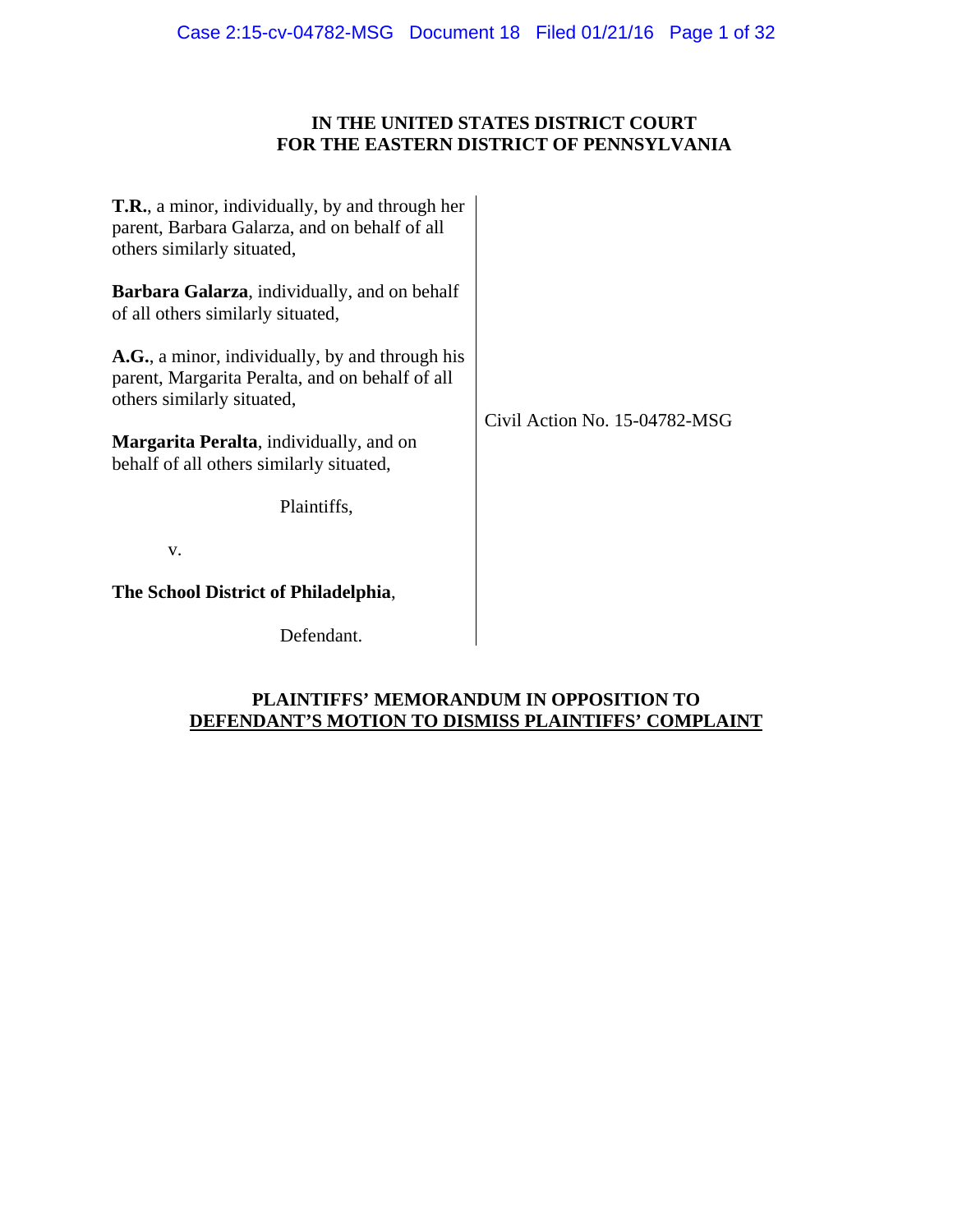# **TABLE OF CONTENTS**

| I.   |                 | THE DISTRICT'S CHALLENGE TO THIS COURT'S SUBJECT MATTER                                                                                       |  |
|------|-----------------|-----------------------------------------------------------------------------------------------------------------------------------------------|--|
|      | A.              | Plaintiffs Have Exhausted Their Administrative Remedies, and the<br>Hearing Officer Expressly Disclaimed Any Authority to Provide Systemic    |  |
|      | <b>B.</b>       | There Is No Requirement That the Plaintiff Classes Undergo Thousands of                                                                       |  |
|      | $\mathcal{C}$ . | The District's Jurisdictional Challenge Is Tantamount to a Premature                                                                          |  |
| II.  |                 | PLAINTIFFS HAVE STATED A VALID CLAIM UNDER THE IDEA FOR                                                                                       |  |
|      | A.              | Plaintiffs' Complaint Focuses on the District's System-Wide Practice of<br>Failing to Provide Legally-Mandated Translation and Interpretation |  |
|      | <b>B.</b>       | The District's Systemic Failure to Translate IEP Documents Violates the                                                                       |  |
| III. |                 | PLAINTIFFS HAVE ALLEGED THE ESSENTIAL ELEMENTS OF THEIR                                                                                       |  |
| IV.  |                 | THE DISTRICT'S SYSTEMIC FAILURE TO PROVIDE ADEQUATE<br>TRANSLATION AND INTERPRETATION SERVICES IS PROSCRIBED BY                               |  |
|      | A.              | The District's Systemic Failure to Provide Adequate Translation and                                                                           |  |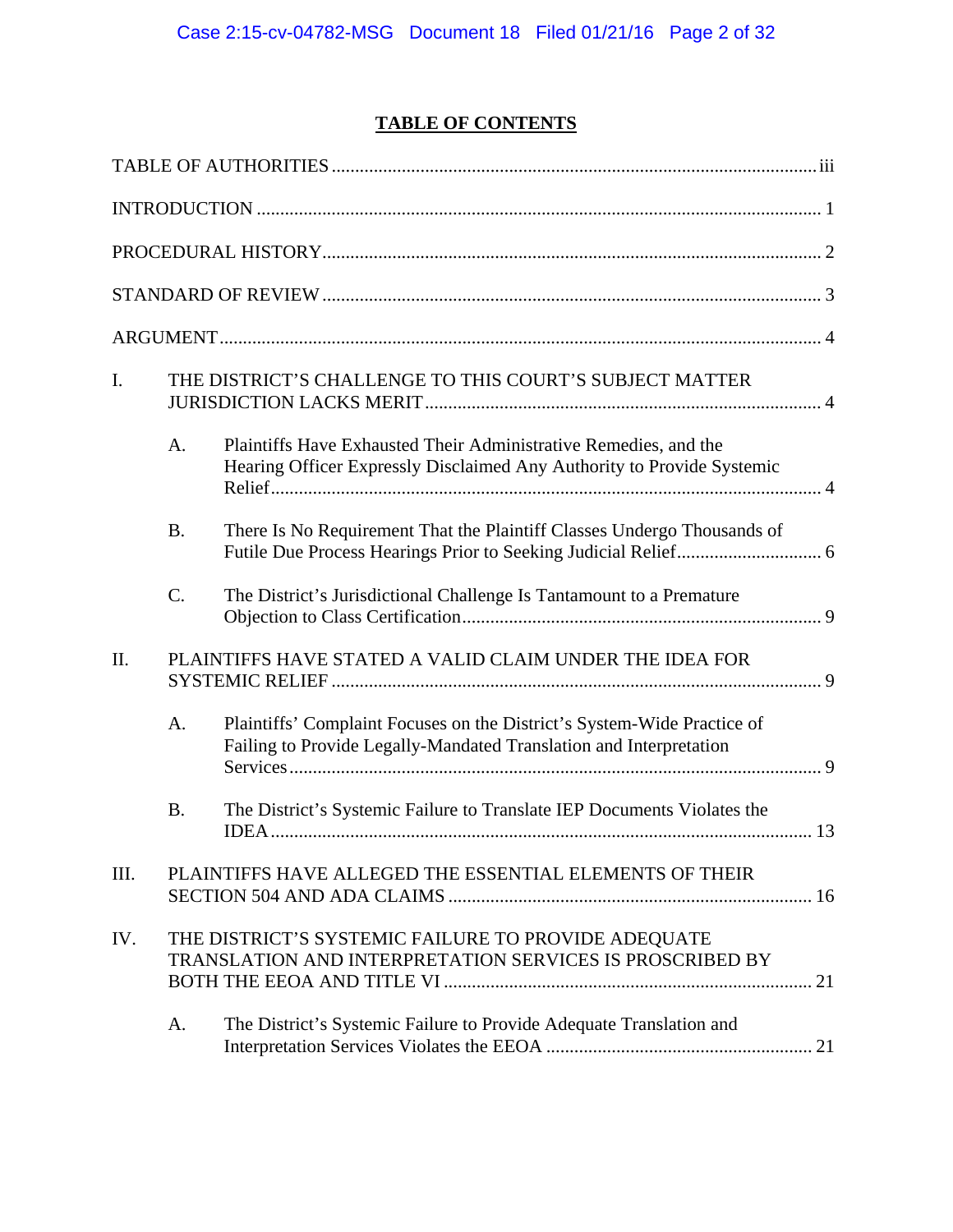| The District's Systemic Failure to Provide Adequate Translation and |  |
|---------------------------------------------------------------------|--|
|                                                                     |  |
|                                                                     |  |
|                                                                     |  |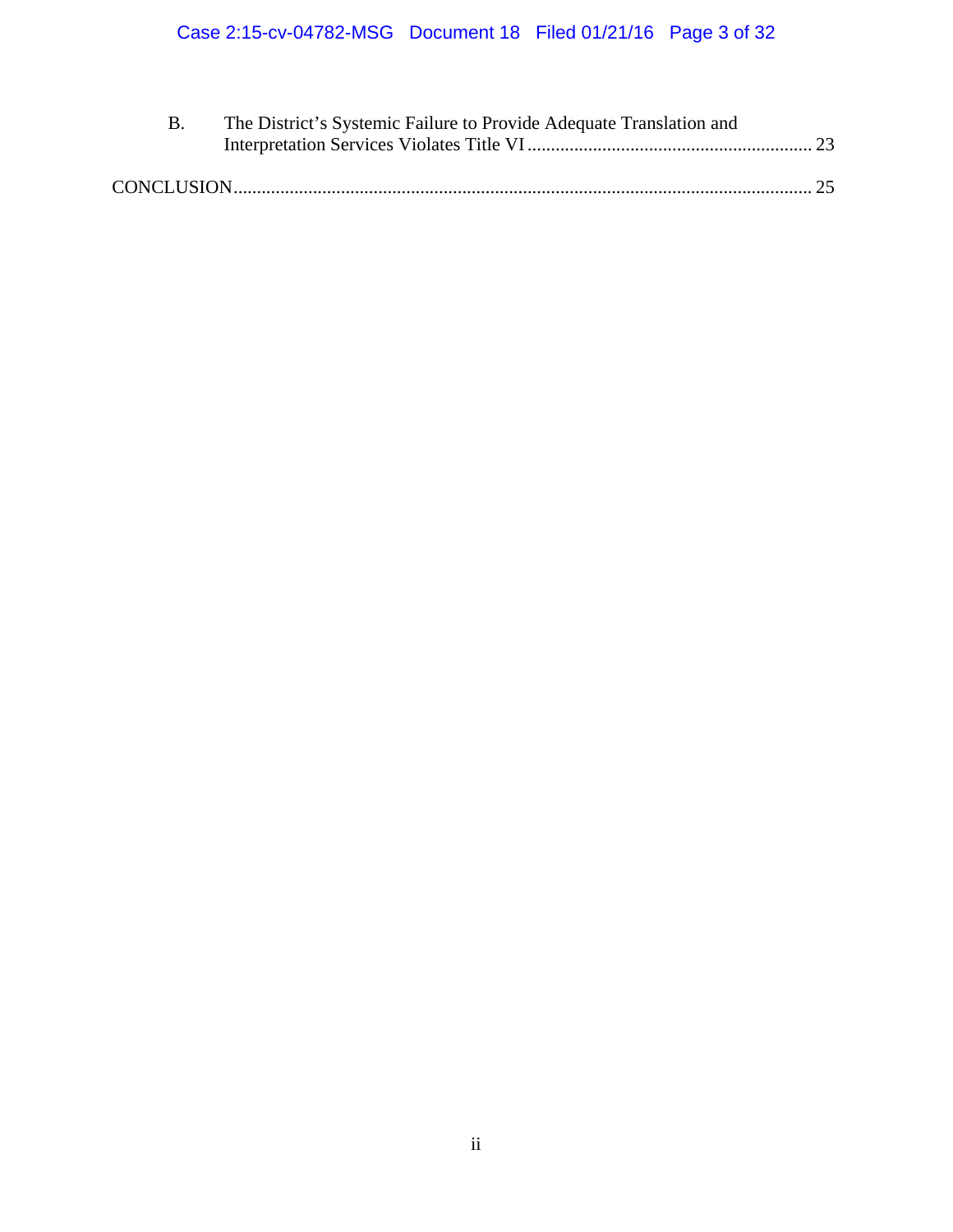# **TABLE OF AUTHORITIES**

## **CASES**

| Abdullah v. Small Bus. Banking Dep't of Bank of Am.,<br>No. 13-305, 2013 WL 1389755 (E.D. Pa. Apr. 5, 2013), |  |
|--------------------------------------------------------------------------------------------------------------|--|
| Alexander v. Sandoval,                                                                                       |  |
|                                                                                                              |  |
| Andrew M. v. Del. Cnty. Office of Mental Health & Mental Retardation,                                        |  |
| Batchelor v. Rose Tree Media Sch. Dist.,                                                                     |  |
| Bell Atlantic Corp. v. Twombly,                                                                              |  |
| Beth V. by Yvonne V. v. Carroll,                                                                             |  |
| Cave v. E. Meadow Union Free Sch. Dist.,                                                                     |  |
| Centennial Sch. Dist. v. Phil L. ex rel. Matthew L.,                                                         |  |
| $CG$ v. Pa. Dep't of Educ.,                                                                                  |  |
| $CG$ v. Pa. Dep't of Educ.,                                                                                  |  |
| $CG$ v. Pa. Dep't of Educ.,                                                                                  |  |
| Dudley v. Lower Merion Sch. Dist.,                                                                           |  |
| Gould Elecs., Inc. v. United States,                                                                         |  |
| Heldman v. Sobol,                                                                                            |  |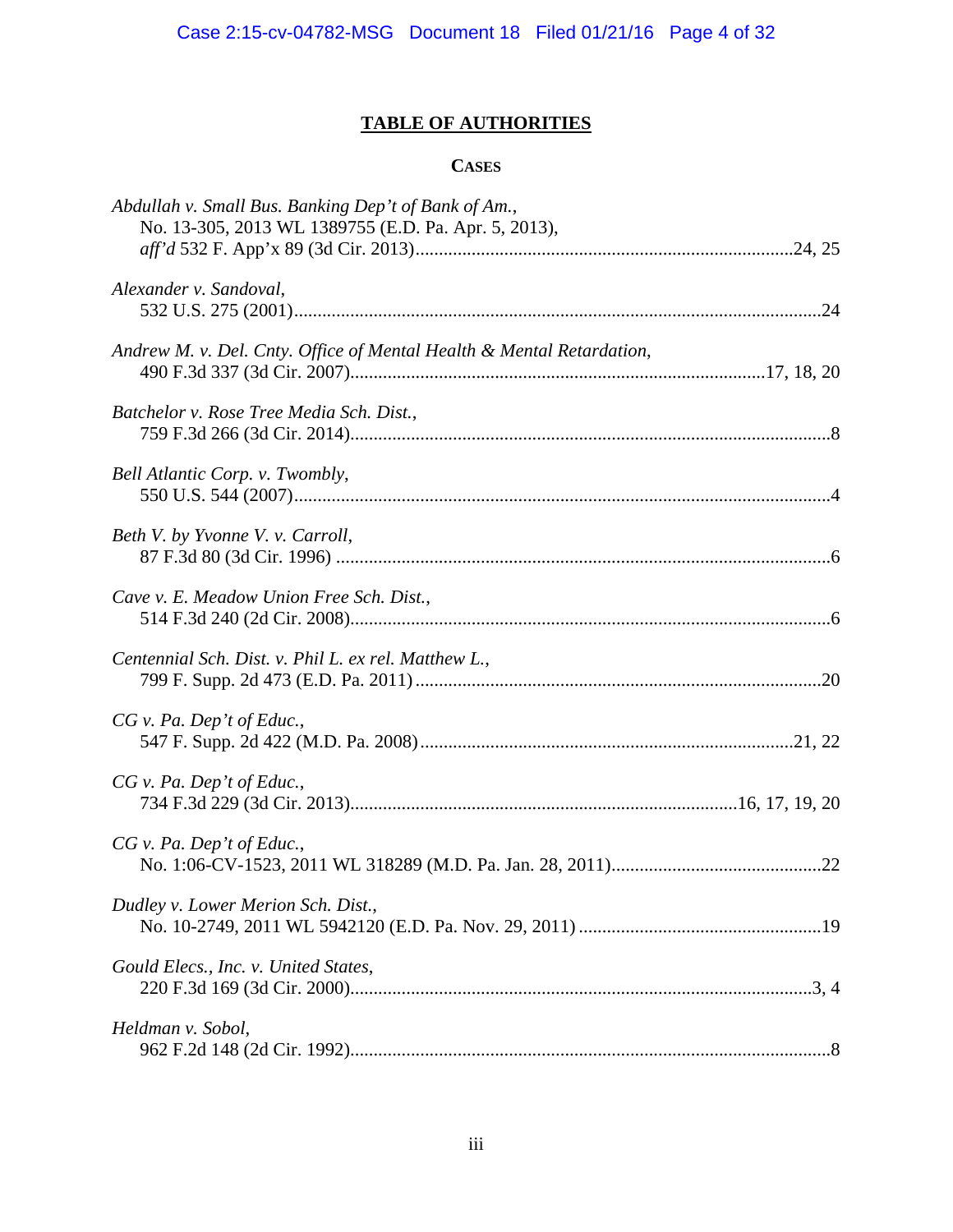# Case 2:15-cv-04782-MSG Document 18 Filed 01/21/16 Page 5 of 32

| Hoeft v. Tucson Unified Sch. Dist.,                                                                                              |
|----------------------------------------------------------------------------------------------------------------------------------|
| Honig v. Doe,                                                                                                                    |
| J.T. v. Dumont Pub. Schs.,                                                                                                       |
| Joseph M. v. Se. Delco Sch. Dist.,                                                                                               |
| K.A.B. ex rel. Susan B. v. Downingtown Area Sch. Dist.,                                                                          |
| Knable ex rel. Knable v. Bexley City Sch. Dist.,                                                                                 |
| Lau v. Nichols,                                                                                                                  |
| Lauren G. ex rel. Scott G. v. W. Chester Area Sch. Dist.,                                                                        |
| Leslie v. Bd. of Educ. for Ill. Sch. Dist. U-46,                                                                                 |
| Mrs. M. v. Bridgeport Bd. of Educ.,                                                                                              |
| Mumid v. Abraham Lincoln High Sch.,                                                                                              |
| N.J. Prot. & Advocacy, Inc. v. N.J. Dep't of Educ.,                                                                              |
| P.V. v. Sch. Dist. of Phila.,                                                                                                    |
| Rayan R. v. Nw. Educ. Intermediate Unit No. 19,<br>Civ. No. 3:11-CV-1694, 2012 U.S. Dist. LEXIS 15164 (M.D. Pa. Feb. 7, 2012) 20 |
| Ridgewood Bd. of Educ. v. N.E. for M.E.,                                                                                         |
| Sch. Comm. of Burlington v. Dep't of Educ.,                                                                                      |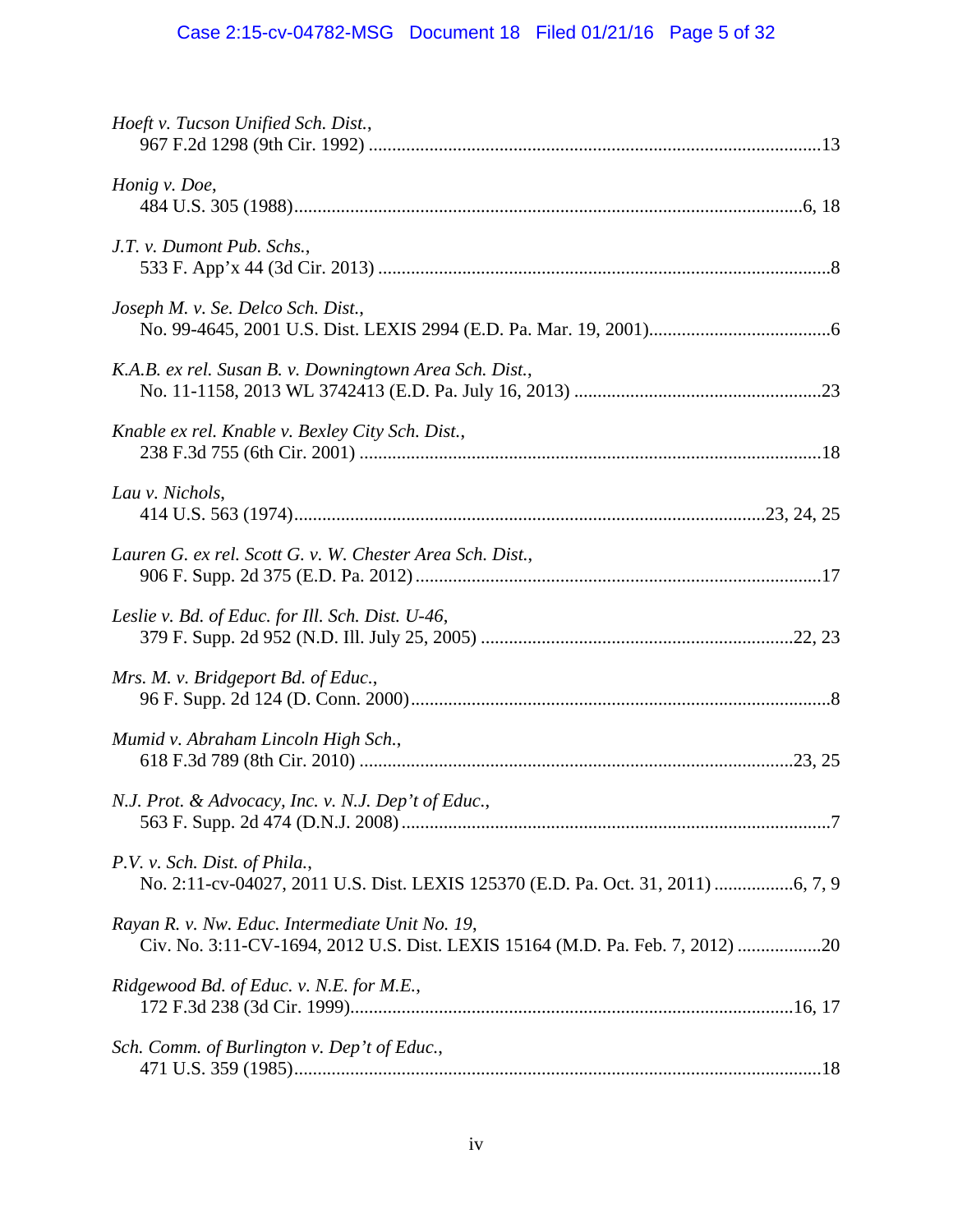# Case 2:15-cv-04782-MSG Document 18 Filed 01/21/16 Page 6 of 32

| Schaffer v. Weast,                  |  |
|-------------------------------------|--|
|                                     |  |
| United States v. Maricopa Cnty.,    |  |
|                                     |  |
| W.B. v. Matula,                     |  |
|                                     |  |
| Winkelman v. Parma City Sch. Dist., |  |
|                                     |  |

## **STATUTES, RULES & REGULATIONS**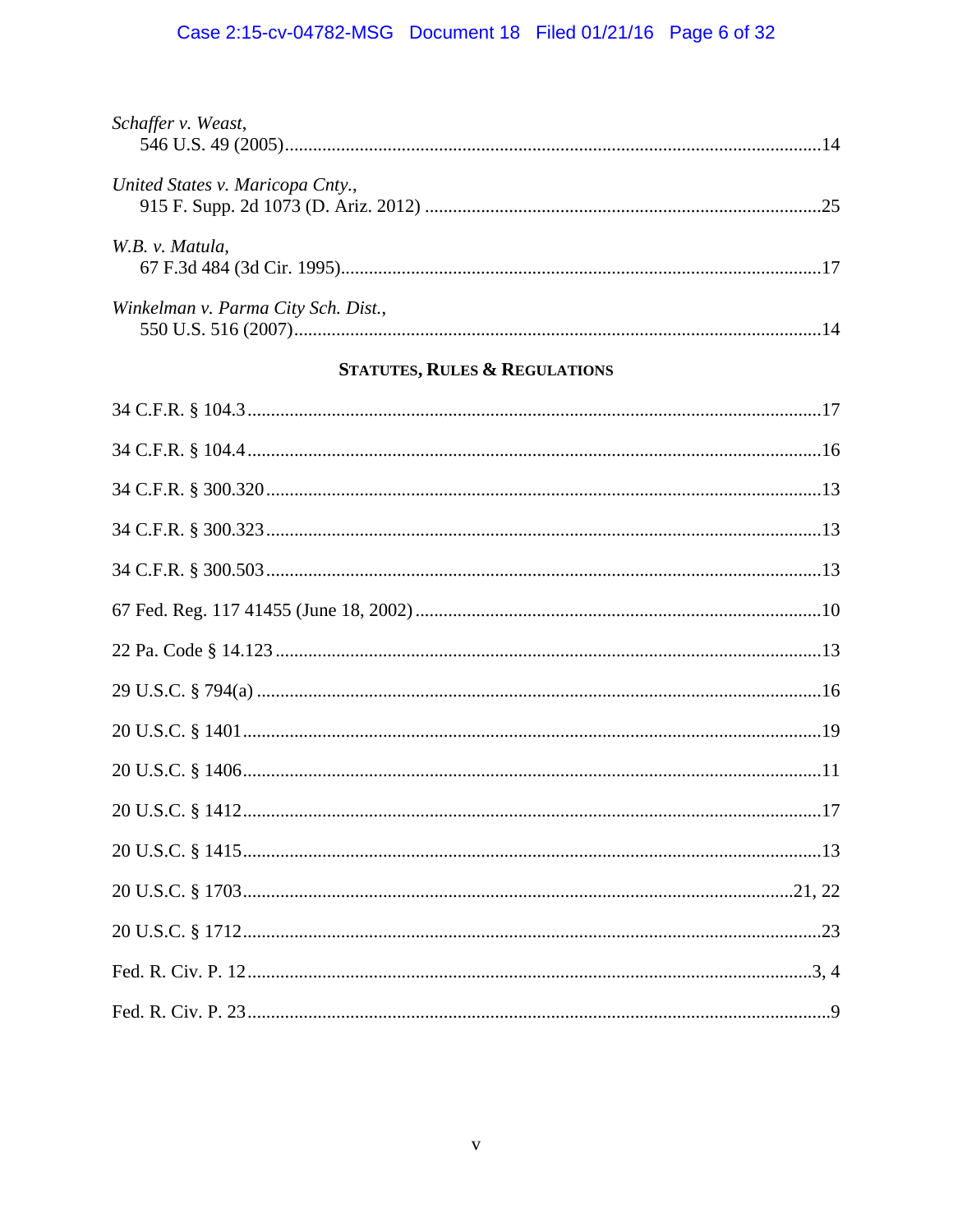#### **INTRODUCTION**

Plaintiffs T.R. and her mother, Barbara Galarza, and A.G. and his guardian, Margarita Peralta (collectively, "Plaintiffs"), on behalf of themselves and others similarly situated, submit this Memorandum in Opposition to Defendant's Motion to Dismiss Plaintiffs' Complaint.

T.R. and A.G. ("Student Plaintiffs") are students in the School District of Philadelphia ("District"), have learning disabilities, are Hispanic, and do not speak fluent English. Ms. Galarza and Ms. Peralta ("Parent Plaintiffs") are Limited English Proficient (or "LEP"). Under the provisions of the Individuals with Disabilities Education Act ("IDEA"), 20 U.S.C. § 1400 *et seq.*, parents who have children with disabilities are entitled to participate meaningfully in the process of developing an Individualized Education Program ("IEP"). However, the District systematically fails to provide adequate translation and interpretation services to meet the needs of thousands of LEP parents, including during the IEP process, and has violated the rights of Plaintiffs and others similarly situated under the IDEA and under other federal and state laws.

Prior to commencing this action, Plaintiffs filed two administrative complaints against the District, which included requests for findings that the District has a system-wide policy and practice of not providing adequate translation and interpretation services during the IEP process. The Hearing Officer found in both cases that having IEP documents in "an accessible form" is critical to meaningful participation and that the District denied the Parent Plaintiffs' rights to meaningful parental participation in the IEP process, but he dismissed the requests for findings of systemic violations after expressly concluding that he lacked the authority to make such findings.

The District ignores almost entirely the limits of the Hearing Officer's authority to order the systemic relief requested by Plaintiffs in the administrative proceedings, and it argues that the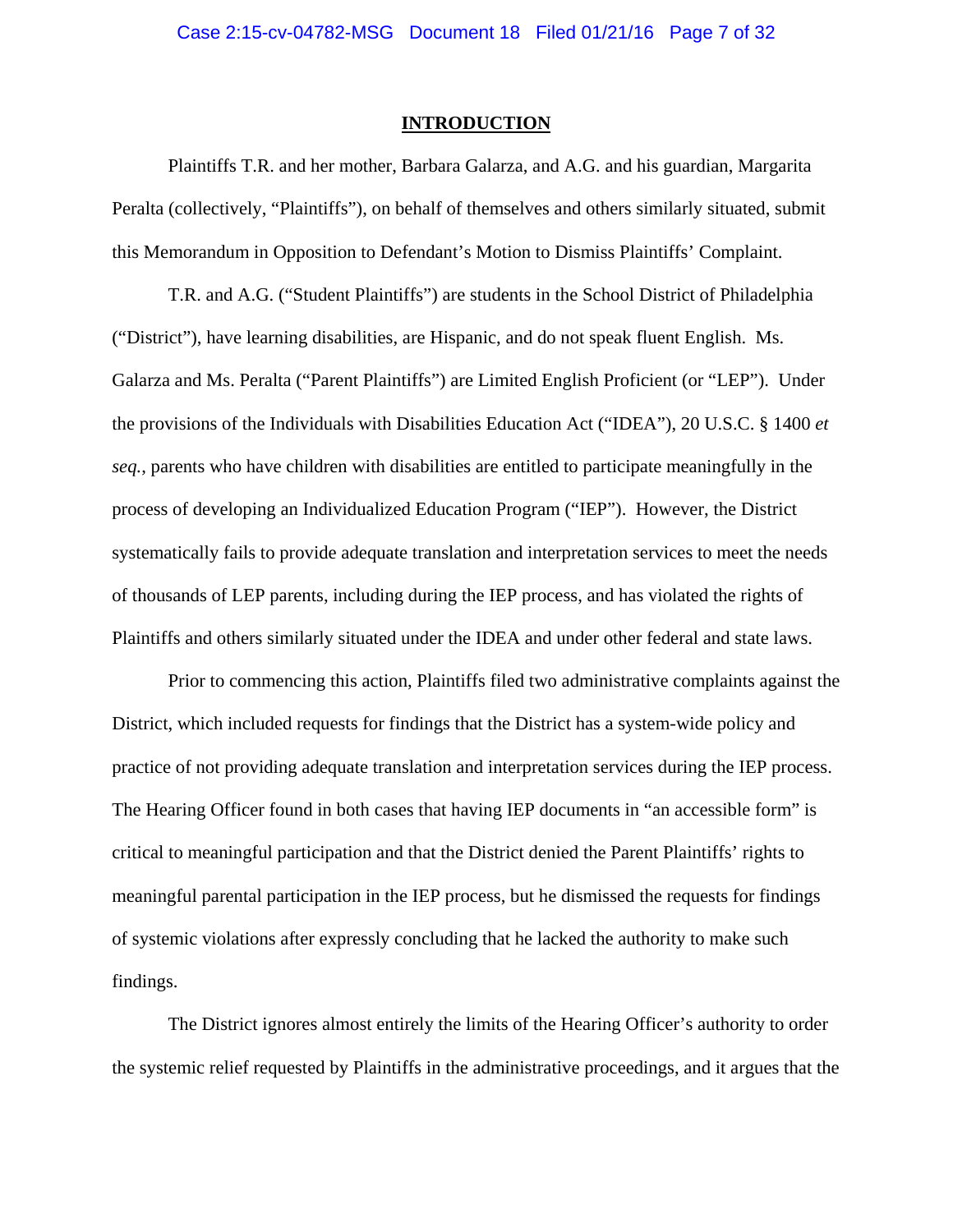#### Case 2:15-cv-04782-MSG Document 18 Filed 01/21/16 Page 8 of 32

only procedural option available to similarly situated LEP parents and their children is to file potentially thousands of burdensome (and, ultimately, futile) individual administrative actions. The law is well-established, however, that exhaustion of administrative remedies is not required where the administrative agency cannot grant relief. The District also disputes that there is any statutory authority for the class claims. As discussed below, the source of the District's legal obligation to translate and interpret IEP documents and meetings is found in the provisions of the IDEA, among other laws, and is reflected in the Hearing Officer's findings that, without accessible IEP documents, the rights to meaningful parental participation are illegally denied.

Finally, the District asserts an assortment of arguments with respect to individual counts of the Complaint, including those under the Rehabilitation Act, the Americans with Disabilities Act, the Equal Education Opportunity Act, and Title VI of the Civil Rights Act. Plaintiffs have, in addition to their IDEA claims, alleged the essential elements of each of those statutory claims, and the District's motion as to those individual counts should be denied as well.

#### **PROCEDURAL HISTORY**

In June 2014, Plaintiffs filed separate administrative complaints against the District, based on its failure to comply with the IDEA, Section 504 of the Rehabilitation Act ("RA"), and the Americans with Disabilities Act ("ADA"). Plaintiffs' administrative claims stemmed, in part, from the District's systemic failure to translate or interpret documents and meetings mandated by the IDEA and Section 504. As a result of Plaintiffs' inability to understand or meaningfully participate in the District's development of their IEPs, Student Plaintiffs were deprived of the educational benefits they are entitled to under state and federal law.

Among other forms of relief, Plaintiffs requested that the Hearing Officer find that the District systemically denied the rights of Plaintiffs and others similarly situated to translation and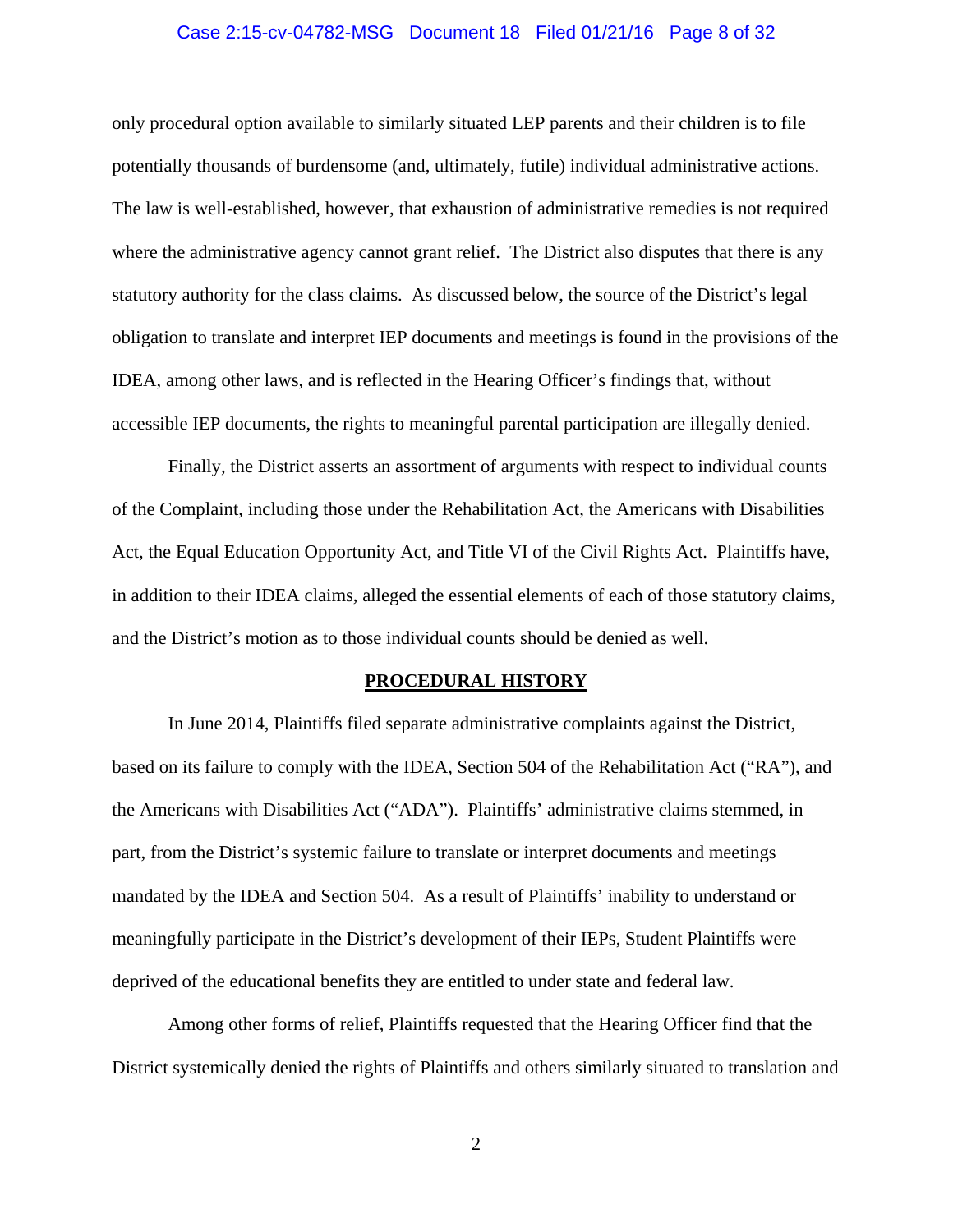#### Case 2:15-cv-04782-MSG Document 18 Filed 01/21/16 Page 9 of 32

interpretation services. In a Pre-Hearing Order, the Hearing Officer concluded that he did not have the authority to order changes to the District's policies or practices and, therefore, granted the District's motion to dismiss the claims of systemic violations. *See* Ex. C to Compl.

The combined due process hearings lasted almost nine months, with the Hearing Officer

rendering a decision on May 26, 2015. In both decisions, the Hearing Officer found that the

Plaintiffs were denied meaningful participation in the IEP process due to the District's failure to

provide timely and complete translations of IEP documents:

The purpose of an IEP meeting is to develop an IEP for the student. This requires more than a recitation of an IEP. Rather, it requires a conversation about the Student's needs, and what program and placement will satisfy those needs. Reading a mostly-English document in [Spanish] is not the dialogue contemplated by the IDEA. The Parent's ability to follow along in documents while participating in the required dialogue is essential.

. . . .

District witnesses agreed, and I explicitly find, that having the documents in an accessible form either during the meeting, or prior to the meetings when mandated, is critical to meaningful participation. The Parent was placed at an obvious disadvantage by effectively not having access to these documents.

Ex. B. to Compl. at 11 (citations omitted); *see also* Ex. A to Compl. at 9-10. Based on the Pre-

Trial Order that he had limited authority, the Hearing Officer awarded only limited

compensatory education and no form of systemic relief to Plaintiffs.

This Complaint is a timely appeal by the Plaintiffs from the May 26, 2015 decisions of

the Hearing Officer, and it includes class claims on behalf of others similarly situated.

#### **STANDARD OF REVIEW**

In a challenge to subject matter jurisdiction under Rule 12(b)(1) of the Federal Rules of

Civil Procedure, the plaintiff has the burden of persuasion to convince the court that it has

jurisdiction. *Gould Elecs., Inc. v. United States*, 220 F.3d 169, 178 (3d Cir. 2000). When the

defendant makes a facial challenge to jurisdiction, relying on the complaint and the documents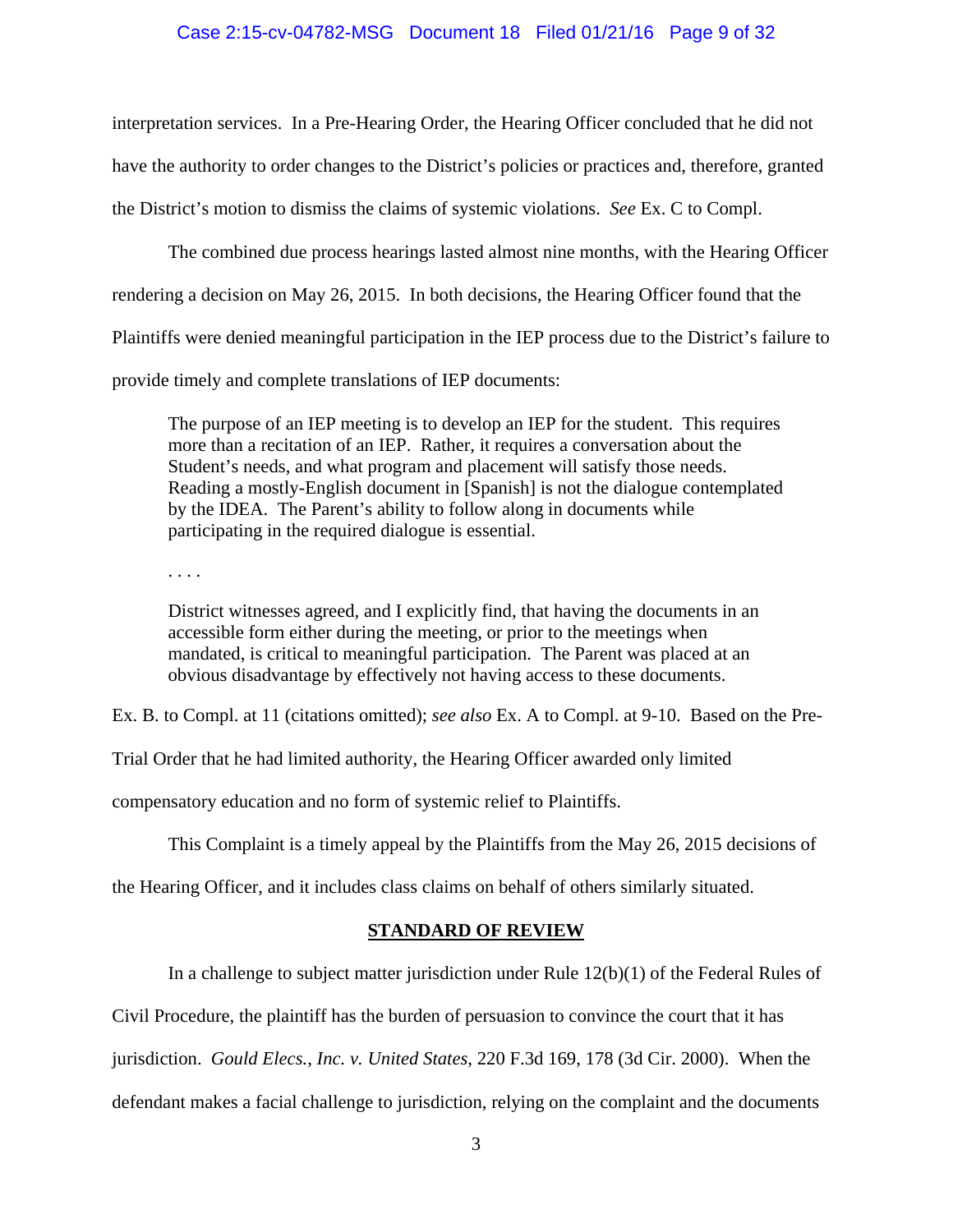#### Case 2:15-cv-04782-MSG Document 18 Filed 01/21/16 Page 10 of 32

attached thereto, the allegations are accepted as true and considered in the light most favorable to the plaintiff. *Id.* at 176.

Under Rule  $12(b)(6)$ , "the court evaluates the merits of the claims by accepting all allegations in the complaint as true, viewing them in the light most favorable to the plaintiffs, and determining whether they state a claim as a matter of law." *Id.* at 178. A motion to dismiss should be granted only if the plaintiff does not plead sufficient facts to state a claim to relief that is plausible on its face. *Bell Atlantic Corp. v. Twombly*, 550 U.S. 544, 570 (2007)*.* 

#### **ARGUMENT**

## **I. THE DISTRICT'S CHALLENGE TO THIS COURT'S SUBJECT MATTER JURISDICTION LACKS MERIT**

The District has challenged the Court's subject matter jurisdiction over the class claims on the basis that the putative class members, in contrast to Plaintiffs, have not exhausted their administrative remedies.<sup>1</sup> As explained below, however, this is precisely the type of case which should be subject to review under well-established exceptions to the exhaustion requirement, as individual claims will never address the underlying systemic deficiencies and may result in inconsistent individual rulings. In particular, the Complaint's allegations of systemic violations, coupled with the Hearing Officer's admitted lack of authority to provide an adequate remedy, provide this Court with the requisite jurisdiction over the class claims.

## **A. Plaintiffs Have Exhausted Their Administrative Remedies, and the Hearing Officer Expressly Disclaimed Any Authority to Provide Systemic Relief**

Named Plaintiffs sought systemic relief for the District's failure to provide legallymandated translation and interpretation services. In her administrative complaint, Ms. Galarza sought a finding that "the District systematically violates the rights of parents who do not speak

 $\overline{a}$ 

<sup>&</sup>lt;sup>1</sup> The District does not dispute that the four Named Plaintiffs have exhausted their administrative remedies, nor has it challenged this Court's jurisdiction to hear their appeal from the Hearing Officer's May 26, 2015 decisions. Mot. to Dismiss at 11 n.3.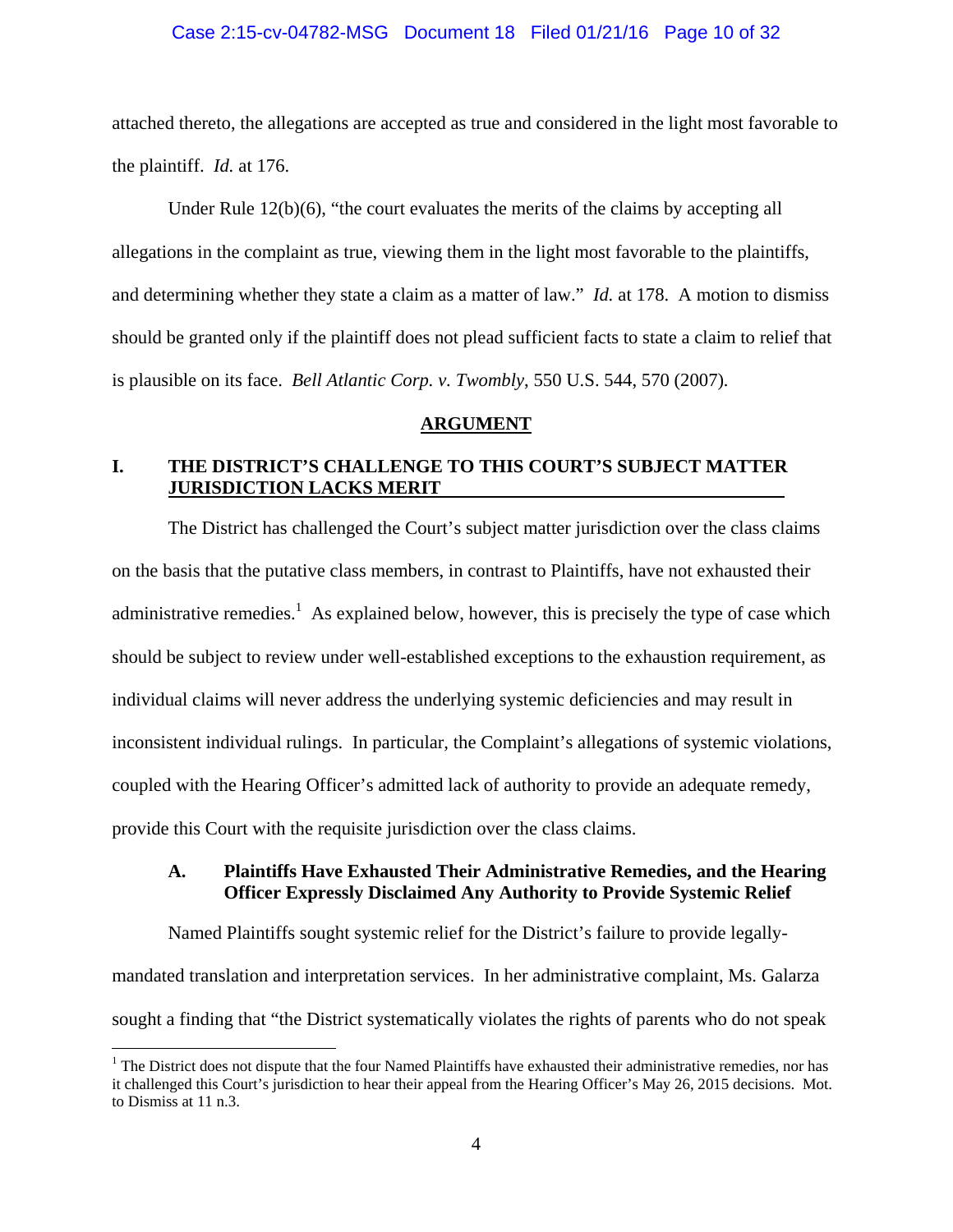#### Case 2:15-cv-04782-MSG Document 18 Filed 01/21/16 Page 11 of 32

English as a first language." *See* Ex. C. to Compl. at 6. Likewise, Ms. Peralta sought a finding that the District denied her right to translation and interpretation services and denied "the rights of other parents within the District who do not speak English as a first language." *Id.* at 5-6; *see also* Ex. B to Compl. at 3 n.1. However, the requests for relief from the District's systemic violations of the IDEA were dismissed at the start of the hearing. Ex. C to Compl. at 8. The Hearing Officer held that he had "*no authority to find that a policy or practice results in violations per se, or results in violations for all similarly situated students or parents.*" *Id.* at 6 (emphasis added). Moreover, the Hearing Officer found that he had "*no authority to order wholesale changes in the District's policies or practices.*" *Id*. (emphasis added).

At the conclusion of the due process hearings, the Hearing Officer found that both Ms. Galarza and Ms. Peralta were denied meaningful parental participation in the IEP development process as a result of the District's failure to provide adequate translation and interpretation services. With respect to Ms. Galarza, the Hearing Officer found that: "The District put personnel in place so that the Parent could literally speak during that meeting, but did not make meaningful accommodations so that the Parent could prepare for it, or participate as it was happening." Ex. A to Compl. at 10. Likewise, the Hearing Officer found that meaningful participation was denied to Ms. Peralta because the IEP documents were not in an accessible form. Ex. B to Compl. at 11 ("having the documents in an accessible form either during the meetings, or prior to the meetings when mandated, is critical to meaningful participation"). Yet, in light of the Hearing Officer's limited authority, Plaintiffs were awarded only compensatory education – three hours for A.G. and one hour for T.R. Ex. B to Compl. at 13; Ex. A to Compl. at 14. The administrative process is simply not capable of providing adequate systemic relief, either for the benefit of Plaintiffs or for the other members of the putative classes.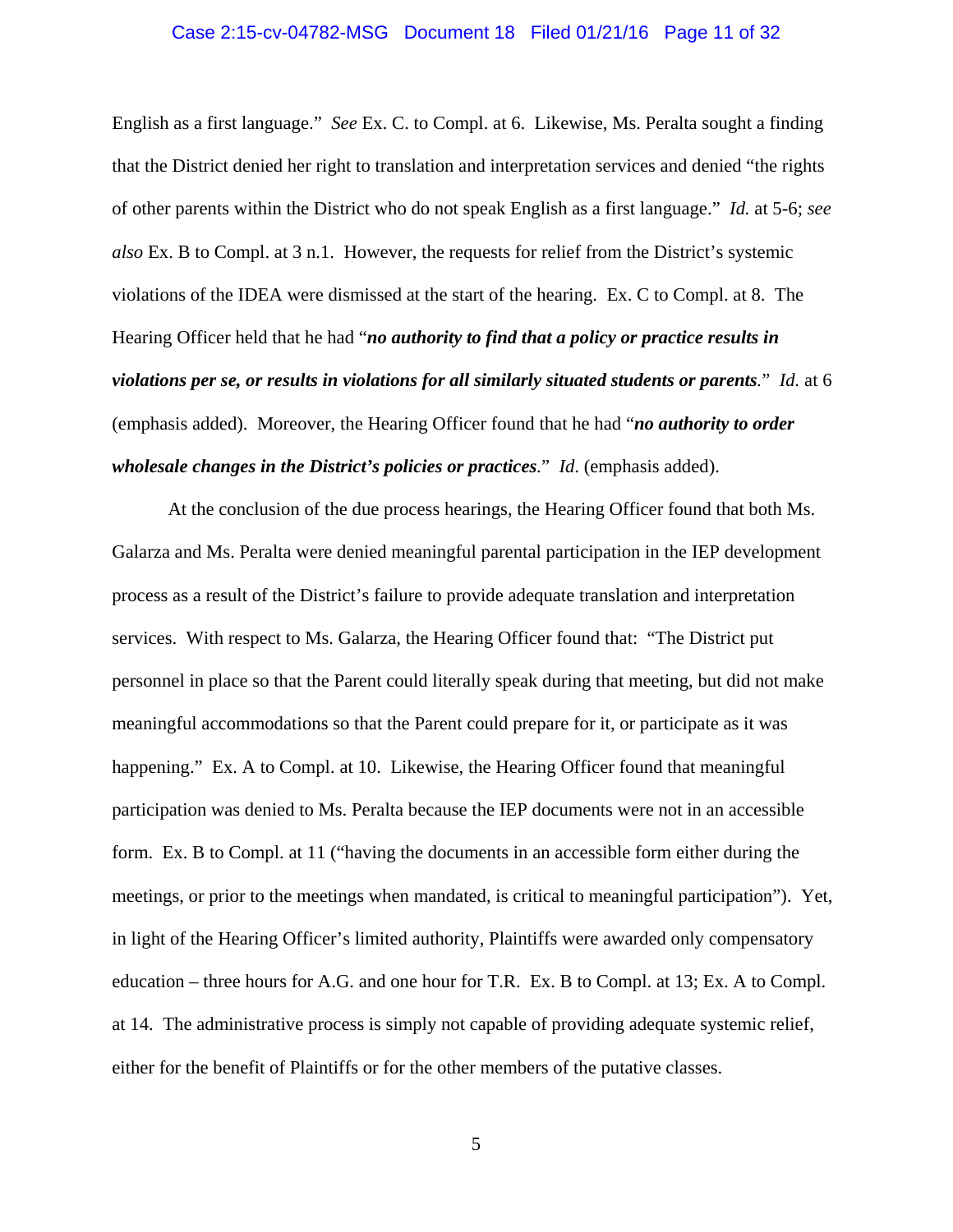### **B. There Is No Requirement That the Plaintiff Classes Undergo Thousands of Futile Due Process Hearings Prior to Seeking Judicial Relief**

There are well-established exceptions to the administrative exhaustion requirement in IDEA cases. In *Honig v. Doe*, 484 U.S. 305, 327 (1988), the Supreme Court recognized that "parents may bypass the administrative process where exhaustion would be futile or inadequate." Similarly, exhaustion of administrative remedies is not required "where the administrative agency cannot grant relief." *Beth V. by Yvonne V. v. Carroll*, 87 F.3d 80, 88-89 (3d Cir. 1996). Subsumed within the "futility" and "no administrative relief" exceptions is the recognition that: "If an educational system is broken and requires a system-wide fix that an administrative hearing officer cannot provide, then requiring plaintiff after plaintiff to exhaust his or her administrative remedy before filing suit would undoubtedly be futile." *P.V. v. Sch. Dist. of Phila.*, No. 2:11-cv-04027, 2011 U.S. Dist. LEXIS 125370, at \*22 (E.D. Pa. Oct. 31, 2011).

These exceptions to the exhaustion requirement apply to violations of the IDEA that cannot be remedied adequately at the administrative level. As stated by then-Senator Paul Simon, a co-sponsor of the acts forming the foundation for the IDEA: "It is important to note that there are certain situations in which it is not appropriate to require the exhaustion of [IDEA] administrative remedies before filing a civil law suit." *Joseph M. v. Se. Delco Sch. Dist.*, No. 99- 4645, 2001 U.S. Dist. LEXIS 2994, at \*24 (E.D. Pa. Mar. 19, 2001) (citing 131 Cong. Rec. § 10396 (1985)). Exhaustion is not required where "it would be futile to use the due process procedures." *Beth V.*, 87 F.3d at 88 (quoting H.R. Rep. No. 99-296, at 7 (1985)).

"In the IDEA  $\S$  1415 context, plaintiffs may . . . be excused from the pursuit of administrative remedies where they allege systemic legal deficiencies and, correspondingly, request system-wide relief that cannot be provided (or even addressed) through the administrative process." *Id*. at 89; *see also Cave v. E. Meadow Union Free Sch. Dist.*, 514 F.3d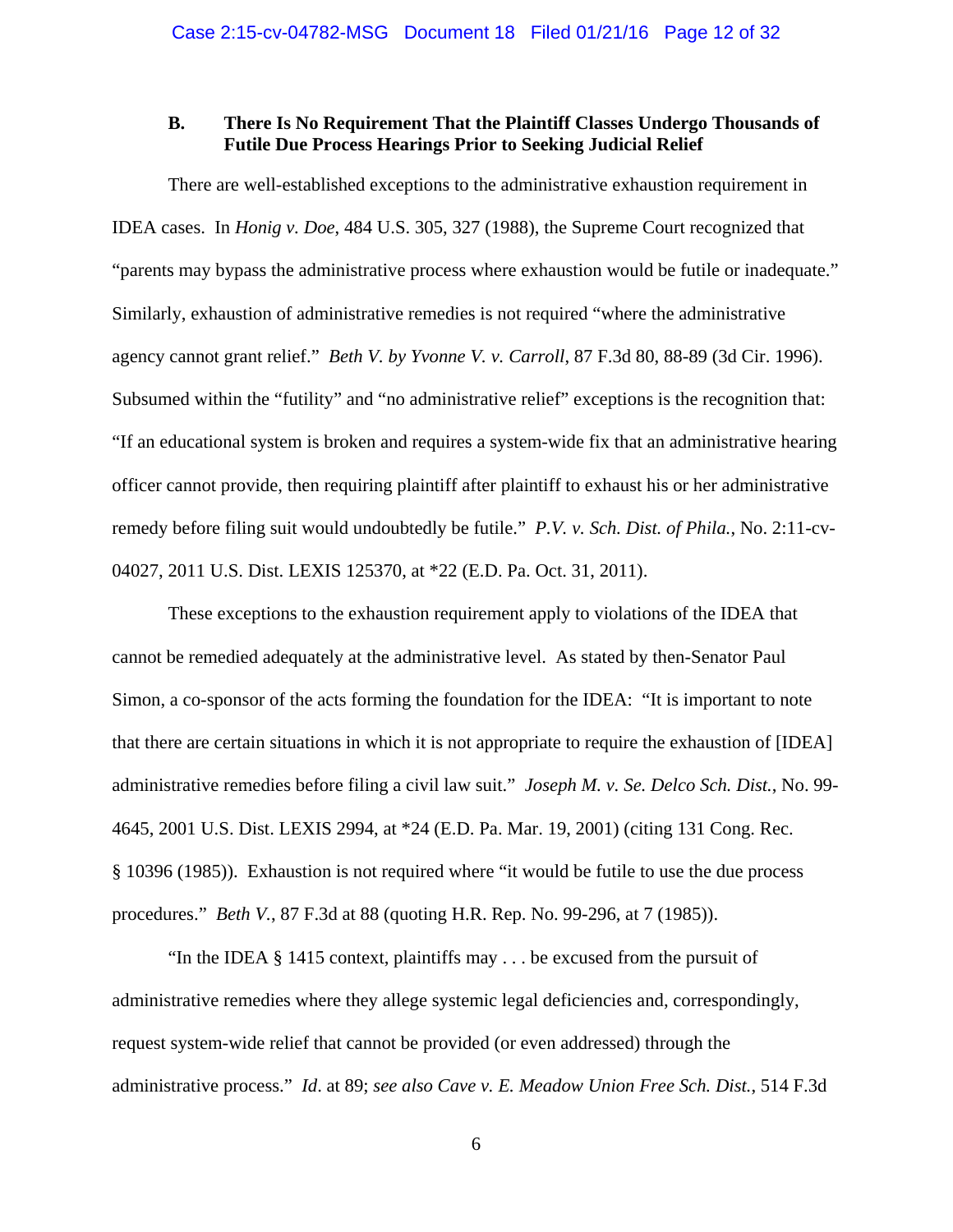#### Case 2:15-cv-04782-MSG Document 18 Filed 01/21/16 Page 13 of 32

240 (2d Cir. 2008) (citing examples of successful systemic challenges, including to framework and procedures for assessing and placing students in appropriate educational programs); *N.J. Prot. & Advocacy, Inc. v. N.J. Dep't of Educ.*, 563 F. Supp. 2d 474, 485 (D.N.J. 2008) (exhaustion not necessary where plaintiffs challenged Department of Education's failure to monitor school districts who unnecessarily segregated disabled students from regular students).

In the *P.V.* case, for example, class plaintiffs challenged the District's transfers of students with autism from one school to another. This Court found exhaustion was not required based on two considerations: (1) the hearing officer's own concession that, despite the limited relief he was able to provide to the litigants who did exhaust, he was in no position to provide the system-wide relief; and (2) the notion that "if each autistic student with similar grievances is forced to assert his or her claims through the administrative process, there is a high probability that there will be inconsistent results and the alleged 'systemic deficiency' in the District's procedures regarding autistic students will likely remain unaddressed and unresolved." *P.V.*, 2011 U.S. Dist. LEXIS 125370, at \*8 (quoting *N.J. Prot. & Advocacy, Inc.*, 563 F. Supp. 2d at 477-78). Both of these conditions are present here. The Hearing Officer acknowledged that he could only provide compensatory education and not the systemic relief sought by Plaintiffs, and the large number of LEP parents and their children with similar or identical claims could overwhelm the administrative docket and lead to inconsistent results.<sup>2</sup>

The District's proposed requirement that thousands of LEP parents file additional administrative complaints would result in an unduly burdensome and ultimately futile litigation

 $\overline{a}$ 

 $2^2$  The issues presented for determination by this Court relate to the legal rights of LEP parents and their children to have IEP documents and meetings translated or interpreted, and they do not require an inquiry into the circumstances of each individual child's case. In contrast, in *Greico v. New Jersey Department of Education*, the finding of an exhaustion of administrative remedies requirement was supported by the "factually intensive inquiry" into what was the appropriate placement for three minors with Down Syndrome*.* No. 06-cv-4077, 2007 U.S. Dist. LEXIS 46463, at \*20-21 (D.N.J. June 27, 2007).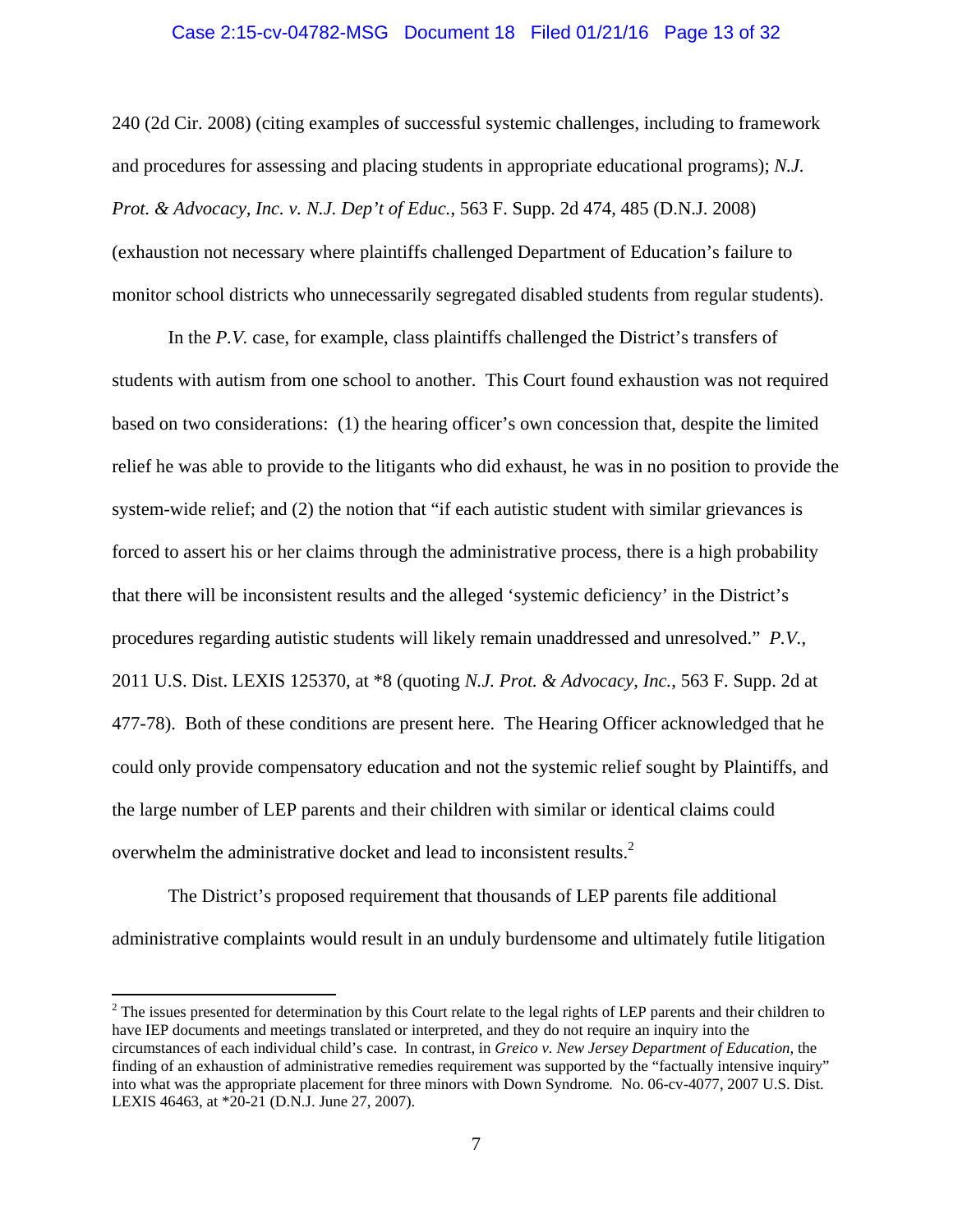#### Case 2:15-cv-04782-MSG Document 18 Filed 01/21/16 Page 14 of 32

exercise, and also frustrates the rights of meaningful parental participation. *See, e.g.*, *Heldman v. Sobol*, 962 F.2d 148, 159 (2d Cir. 1992) (reversing dismissal of complaint and holding that "[t]o require a systemic challenge, such as [plaintiff's], to pursue administrative remedies would not further the purposes of IDEA"). The law on exhaustion of administrative remedies does not compel such a perverse result.

At the same time, exercising subject matter jurisdiction here does not frustrate IDEA's policy goal of having a full administrative record. By the District's calculation, the Court will have the benefit of 23 days of due process hearings for T.R. and her parent, and 30 days of due process hearings for A.G. and his guardian. *See* Mot. to Dismiss at 3. The Hearing Officer accepted evidence regarding the District's system-wide policies and practices to the extent they violated Plaintiffs' rights, *see* Ex. C to Compl. at 6, and the hearings provide an informative factual record elucidating the District's system-wide practices and policies governing translation and interpretation services to LEP parents and their children. In contrast, in several of the cases cited by the District, the plaintiffs either did not start or complete the administrative process, or there was no record, as there is here, that the hearing officer was without authority to provide the requested relief. *See, e.g.*, *Batchelor v. Rose Tree Media Sch. Dist.*, 759 F.3d 266, 275 (3d Cir. 2014) (observing that "exhaustion will be particularly helpful in developing a factual record"); *J.T. v. Dumont Pub. Schs.*, 533 F. App'x 44, 53-54 (3d Cir. 2013) (rejecting unsubstantiated allegation that administrative process would take too long); *Mrs. M. v. Bridgeport Bd. of Educ.*, 96 F. Supp. 2d 124, 132 (D. Conn. 2000) ("The situation here is different from Mrs. W., where the alleged systemic violations—inadequate staffing and failure to conduct evaluations—could not be remedied by the due process hearing officers and were of a type that did not require an administrative record for the district court to address the issues in an informed way.").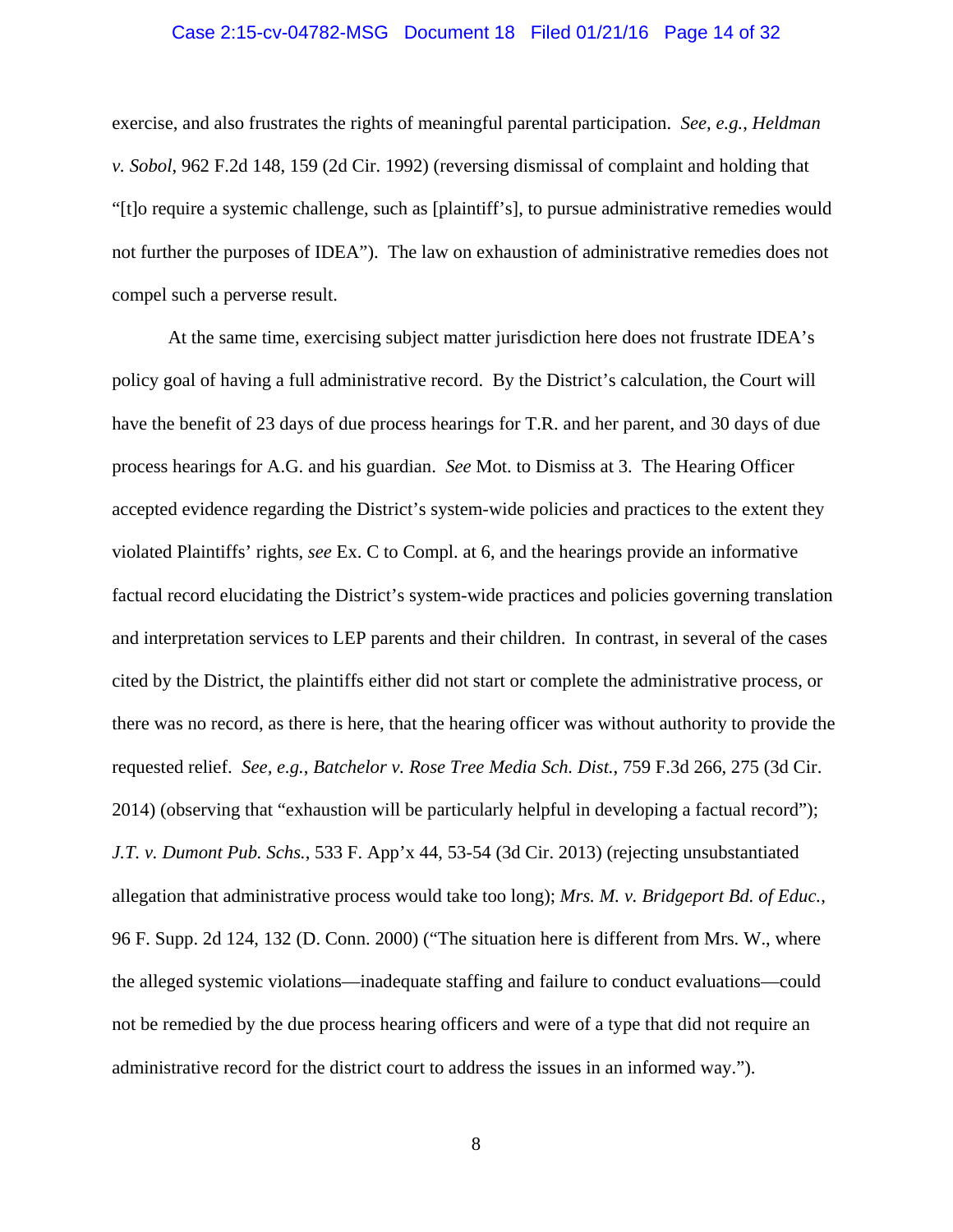## **C. The District's Jurisdictional Challenge Is Tantamount to a Premature Objection to Class Certification**

In its motion, the District is essentially contesting Plaintiffs' class allegations that their claims of systemic violations of the IDEA are typical of the claims of the other class members. As a preliminary matter, the District's arguments are wholly conclusory in nature; it has identified nothing in the Complaint or in the Hearing Officer's decisions that Plaintiffs are not capable of establishing pursuant to the requirements of Rule 23. Nevertheless, Plaintiffs do not brief the Rule 23(a) issues of typicality and commonality here, as they are premature and not a basis for dismissal at this juncture. Indeed, as observed in *P.V.*, "district courts in the Third Circuit typically deny as premature motions to strike class action allegations filed before the plaintiff moves for class certification." 2011 U.S. Dist. LEXIS 125370, at \*10. Until a record is developed and a motion for class certification is filed, a court "very rarely" has the information necessary to conduct the rigorous analysis required at the class certification stage. *Id.* at \*12.

## **II. PLAINTIFFS HAVE STATED A VALID CLAIM UNDER THE IDEA FOR SYSTEMIC RELIEF**

The District's motion to dismiss Plaintiffs' IDEA and related claims are based on two untenable arguments: (1) Plaintiffs did not allege a policy or system-wide practice of the District with respect to the translation of IEPs and other vital documents; and (2) the District's policy and practice with respect to translation and interpretation services does not violate the IDEA or any other applicable law. As explained below, neither of these arguments withstands scrutiny.

## **A. Plaintiffs' Complaint Focuses on the District's System-Wide Practice of Failing to Provide Legally-Mandated Translation and Interpretation Services**

In their Complaint, Plaintiffs focus on the specific policy and practices at issue here; the District's policy that it will not provide fully translated IEPs or other IEP process documents and its failure to ensure sufficient interpretation services. For example, Paragraph 55 of Plaintiffs'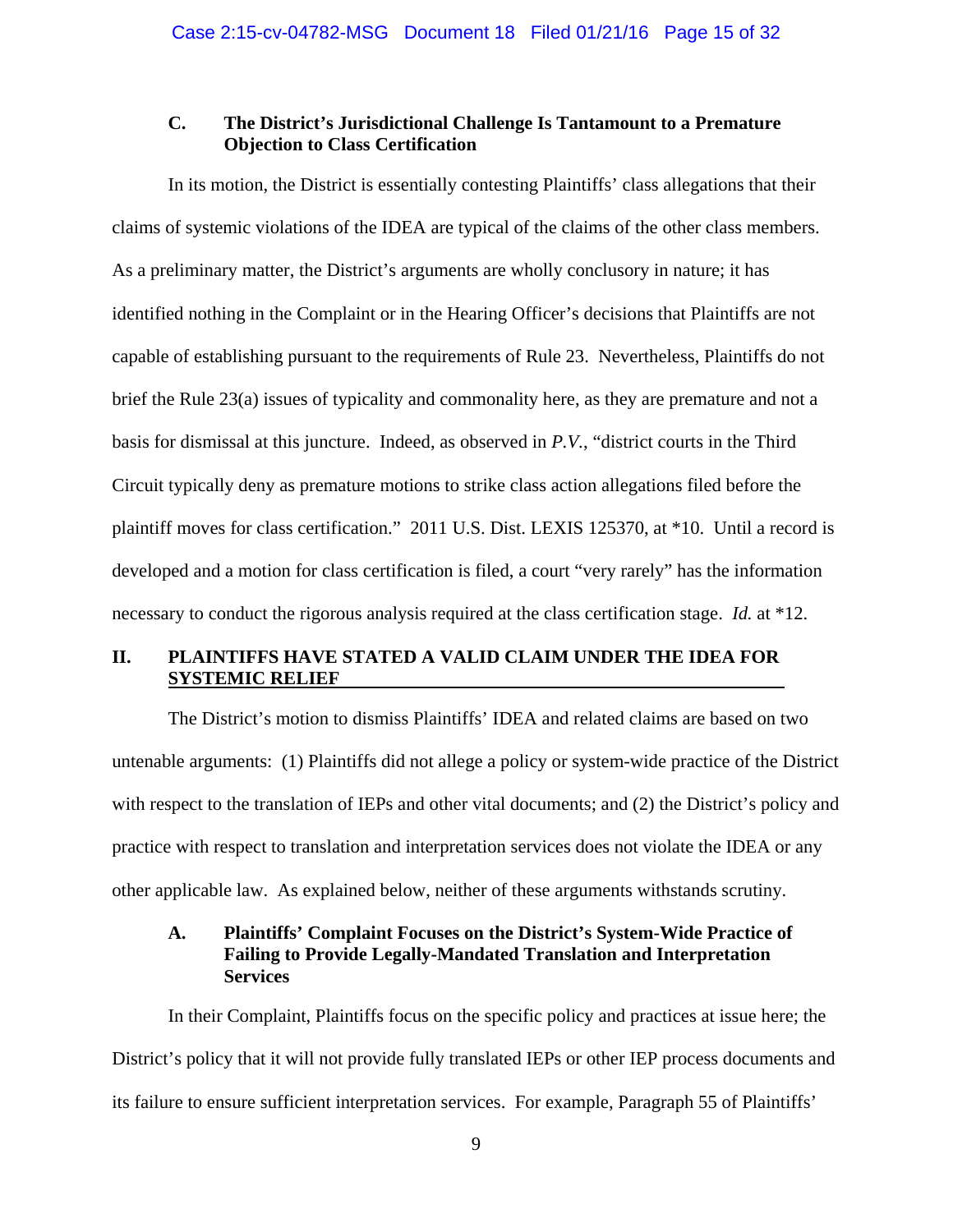#### Case 2:15-cv-04782-MSG Document 18 Filed 01/21/16 Page 16 of 32

Complaint summarizes the District's system-wide policy: "The District has adopted a policy in which it does not timely and completely translate IEPs, NOREPs, evaluations, re-evaluations, progress reports, assessments, and other IEP process documents outlining students' procedural and educational rights into the native languages spoken and/or read by LEP students and their parents." Compl. ¶ 55; *see also id.* ¶ 45 ("[T]he District has adopted a systemic policy of failing to provide sufficient interpretation services and to timely and completely translate IEP process documents and regular education forms."); *id.* ¶ 99 ("Instead, the District has adopted a policy and procedures which are ineffective to provide adequate support and which it knows does not fulfill its obligations or fails to meet the needs of LEP parents of disabled students, among others.").

Contrary to the District's implications otherwise, there is no requirement that the policy at issue be an "affirmative" policy – i.e., a policy of action. Further, it is misleading to say that "Rather than identifying any affirmative policy adopted by the School District, the Plaintiffs instead complain of the School District's refusal to adopt policies advocated by Plaintiffs." *See* Mot. to Dismiss at 16. As Plaintiffs clearly alleged, the District's policy is that it *will not* provide fully translated IEPs or other IEP process documents. *See, e.g.*, Compl. ¶¶ 45, 55, 99.<sup>3</sup>

Relying in part on Department of Justice ("DOJ") guidelines entitled "Guidance to Federal Financial Assistance Recipients Regarding Title VI Prohibition Against National Origin Discrimination Affecting Limited English Proficient Persons," 67 Fed. Reg. 117 41455, 41463 (June 18, 2002), the District asserts that the need for translation services must be made on a caseby-case basis. *See* Mot. to Dismiss at 17-18. This argument also does not withstand scrutiny,

<sup>&</sup>lt;sup>3</sup> Plaintiffs' allegations regarding the District's policy of not providing fully translated IEPs and IEP process documents are amply supported by the administrative record. For example, Natalie Hess, the District's representative at the due process hearings, testified that in August 2014, the District started the practice of providing IEPs that are only partially translated, and that this is done by using a system called the EasyIEP system to translate only the headings of IEPs. *See* Due Process Hearing Tr. 166:1-22, 169:3-170:2 (Nov. 3, 2014).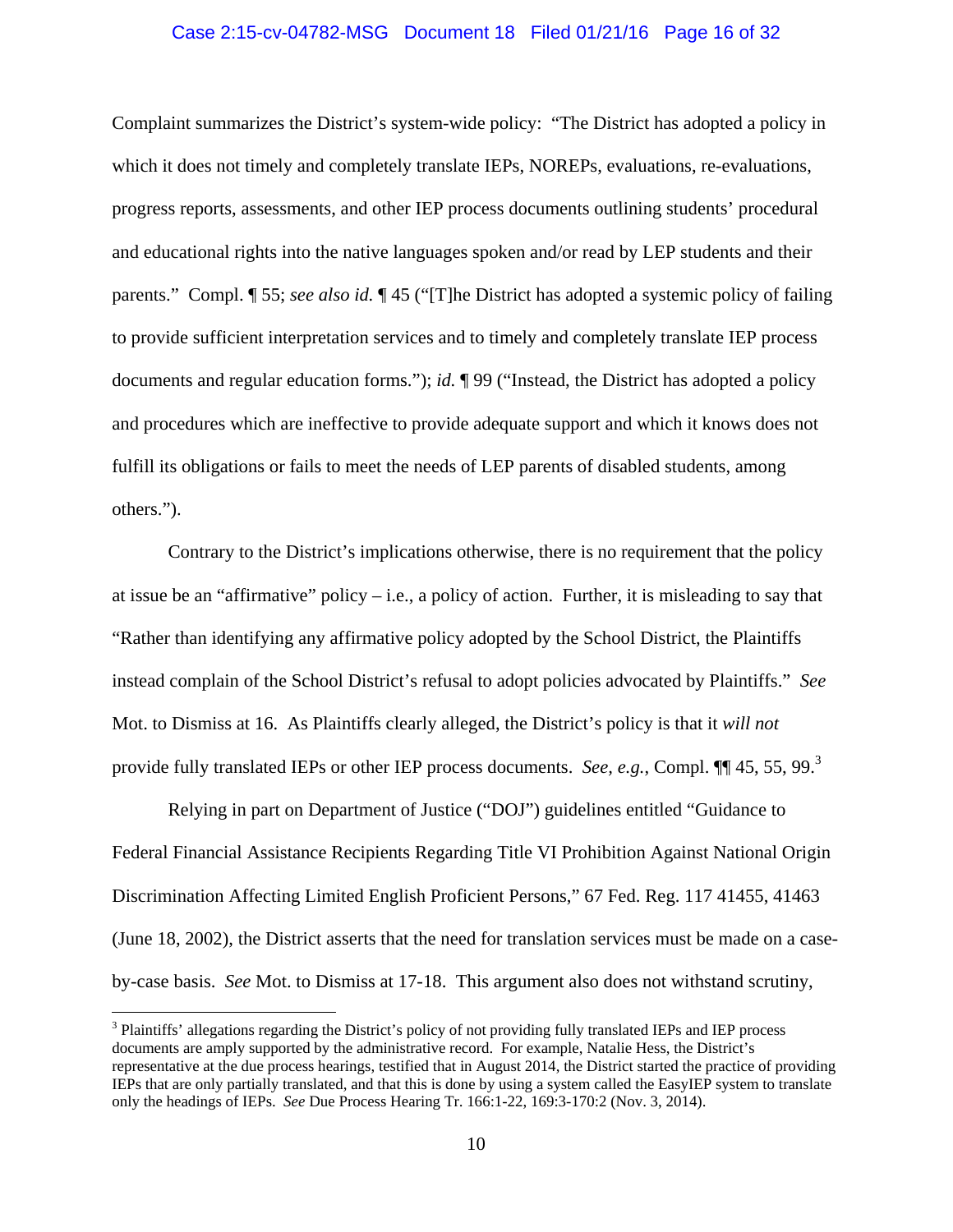#### Case 2:15-cv-04782-MSG Document 18 Filed 01/21/16 Page 17 of 32

and the guidelines are not accorded any deference in interpreting the IDEA. First, the guidelines interpret a DOJ regulation under Title VI, not the IDEA or an IDEA regulation, and were not promulgated by the Department of Education, which is the agency charged with promulgating to effectuate the IDEA. *See* 20 U.S.C. § 1406. Second, whether a governmental agency should translate documents on a case-by-case basis is a different question than the issue of whether the translation of documents is required for LEP parents to meaningfully participate in the IEP process as required by the IDEA. Furthermore, the District's argument that decisions regarding whether to translate IEP and IEP process documents should be made on a case-by-case basis is a red herring because the District does not even make case-by-case assessments as to whether translation services are needed; the result of the District's policy not to translate IEPs and other IEP process documents is a systemic failure to even make individualized determinations as to whether translation services are needed.

The District also asserts that Plaintiffs have only alleged "background" facts, and that these facts are not sufficient to permit an inference that the District's non-translation policy violates the IDEA or any other statute. That is not true. As explained above, Plaintiffs have alleged sufficient facts, which are supported by testimony in the underlying proceedings, to show that the District has adopted a non-translation policy. Plaintiffs also have alleged ample facts to demonstrate that the District is aware that the translation and interpretation needs of LEP parents and students are going unmet with respect to the provision of special education services and LEP parents' participation in those services. As Plaintiffs also alleged in their Complaint, "[a]s of November 2013, the District reported that there were approximately 25,990 families whose primary home language was not English and some 19,670 families of students in the District who had expressly requested documents in a language other than English." Compl. ¶ 51. As of that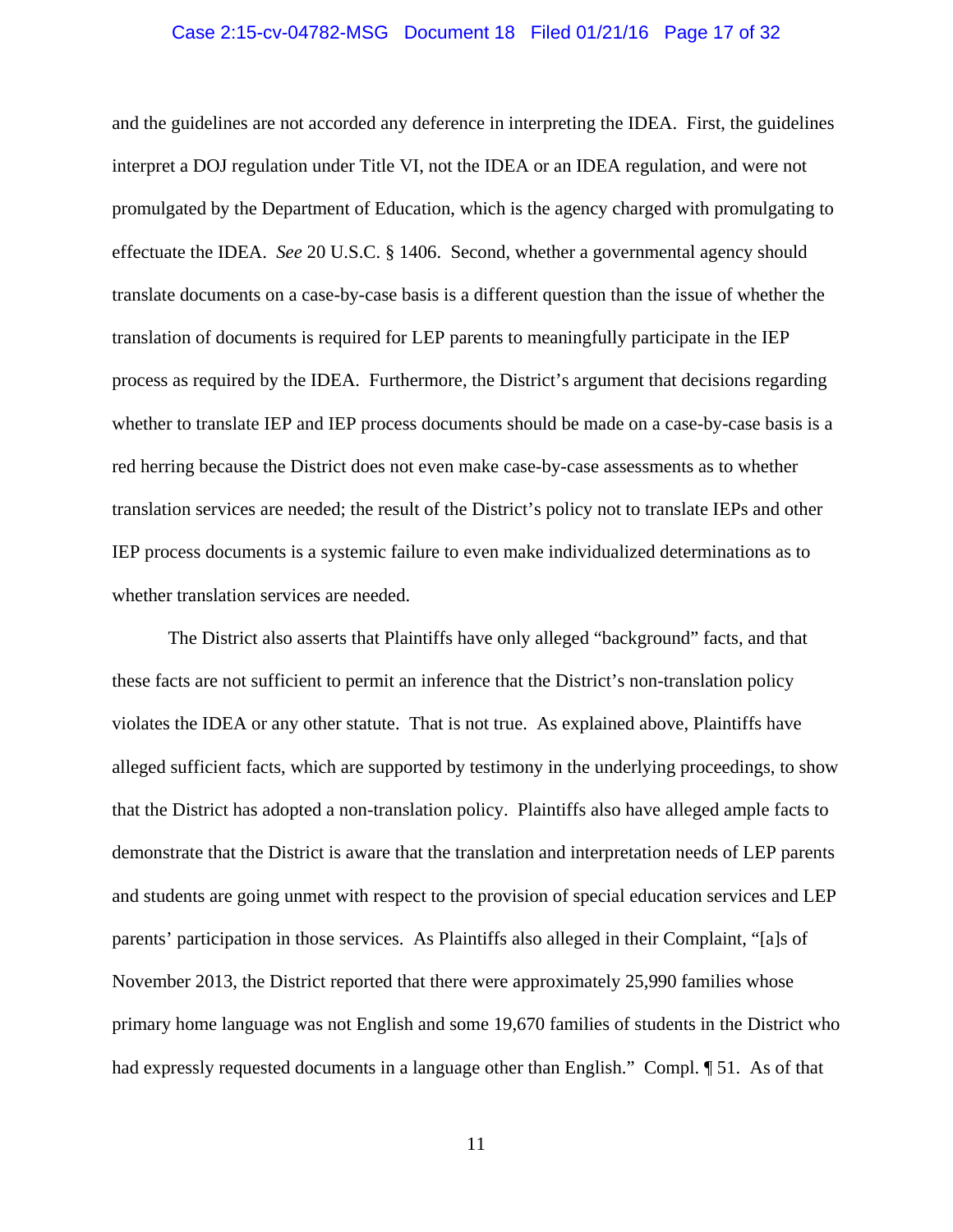#### Case 2:15-cv-04782-MSG Document 18 Filed 01/21/16 Page 18 of 32

time, there were more than 1,500 students who are English Language Learners ("ELL") receiving special education services in the District and 1,887 students with IEPs whose records indicated that their home language was not English. *Id.* ¶ 52. The District does not know or track whether 1,887 captures all of the students with IEPs with LEP *parents* who required oral interpretation and translated IEPs and IEP process documents. *Id.* Further, despite these numbers, the District reports that only 487 special education documents of *any type* had been *orally* interpreted – not translated. *Id.* **[53.** These facts establish that the District has no system in place for ensuring meaningful participation by LEP parents in the special education process.

In addition, and despite the known need for translation services, by the 2013-2014 school year, the District no longer had arrangements with an outside contractor to provide translation services. Further, the District's own Translation and Interpretation Center – the very center established to provide translation services throughout the District – has *never* translated an IEP in its entirety. *See id.* ¶ 54. Similarly, although the Commonwealth of Pennsylvania's TransAct program is available to translate documents, the District inexplicably refuses to use the system. *Id.*  $\llbracket 60.$ 

The experiences of Plaintiffs demonstrate how the District's non-translation policy bears out. For example, Ms. Peralta did not receive IEPs in Spanish before or even during the IEP meetings. Instead, during some meetings she received a copy of the IEP with only the generic headings translated into Spanish, with the remainder of the document – i.e., all of the substance regarding A.G.'s individual needs and goals – in English. *Id.* ¶ 75. Similarly, despite repeated requests for translated IEPs and other IEP-related documents, Ms. Galarza did not receive fully translated IEPs before or during IEP meetings. *See, e.g.*, *id.* ¶¶ 64-69. The District's non-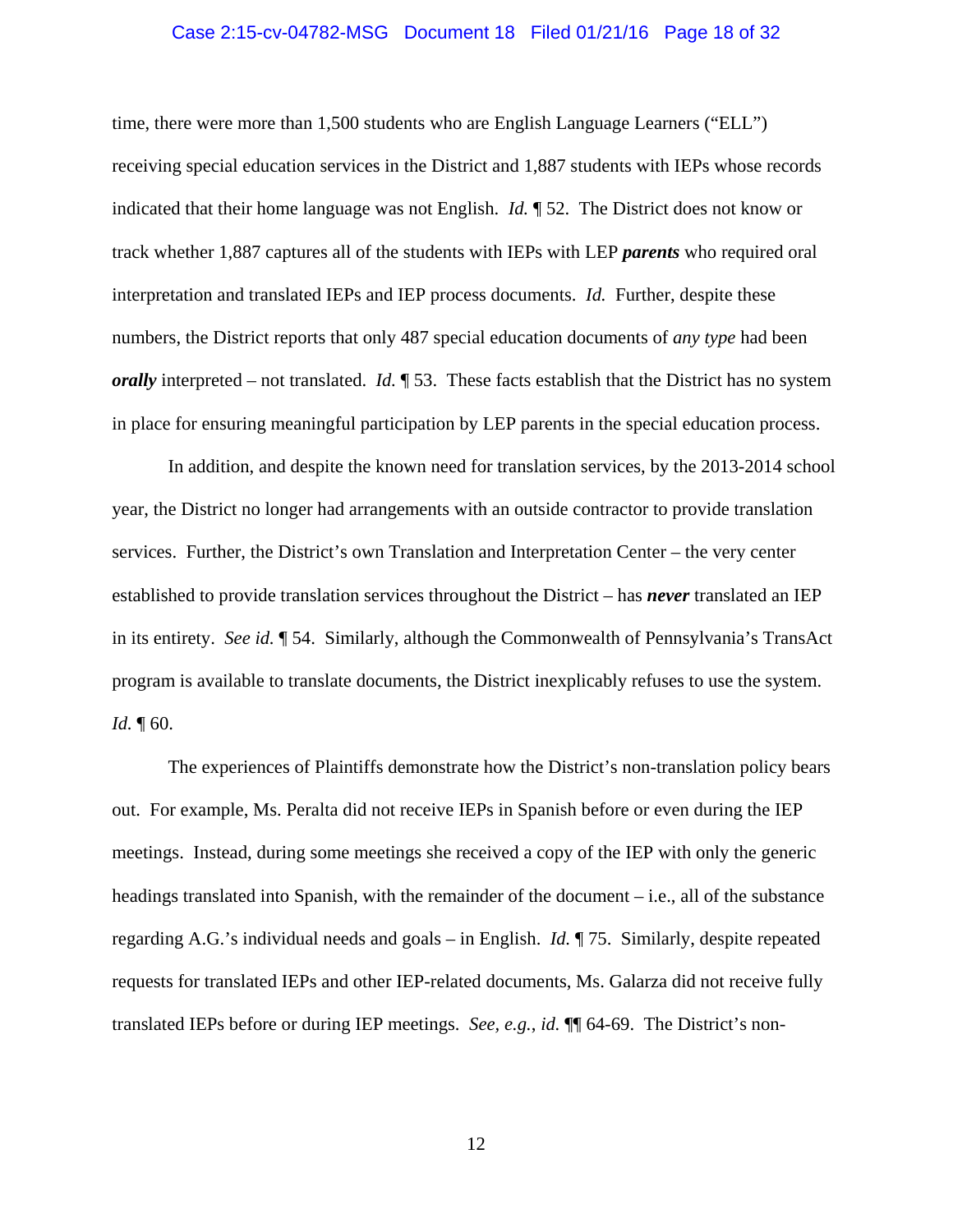#### Case 2:15-cv-04782-MSG Document 18 Filed 01/21/16 Page 19 of 32

translation policy has prejudiced and will continue to prejudice the rights of Plaintiffs and others similarly situated.

## **B. The District's Systemic Failure to Translate IEP Documents Violates the IDEA**

The source of the District's legal obligation to translate IEP documents is found in the provisions of the IDEA and the reality, which was confirmed by the Hearing Officer's findings, that without translated IEP documents, LEP parents cannot meaningfully participate in the development of their children's IEP or engage in the requisite conversations about the children's needs and what program and placement will satisfy those needs. *See* Ex. A. to Compl. at 9-10; Ex. B to Compl. at 10-11.

Under the express provisions of the IDEA, the District must provide certain documents in writing. First, the District must provide an IEP *in writing*. *See* 20 U.S.C. § 1415(d)(1)(A)(i); 34 C.F.R. §§ 300.320, 300.323. In addition, a parent is entitled to prior *written* notice when the district proposes or refuses to initiate or change a program. 20 U.S.C. § 1415(b)(3), (c).<sup>4</sup> A parent also is entitled to *a copy* of any evaluation or re-evaluation and copies of the evaluation report must be *disseminated* to the parents at least 10 school days prior to the meeting of the IEP team. 22 Pa. Code § 14.123(c), (d).

Further, the IDEA requires that parents have the opportunity to examine their children's records and "participate in meetings with respect to the identification, evaluation and education placement of the child, and the provision of [FAPE] to such child, and to obtain an independent education evaluation of the child." 20 U.S.C. § 1415(b)(1). Indeed, "[p]arental involvement is a

 $\overline{a}$ 

<sup>&</sup>lt;sup>4</sup> The notice required by 20 U.S.C. § 1415(b)(3) must be provided "in the native language of the parents, unless it clearly is not feasible to do so." 20 U.S.C.  $\S$  1415(b)(4). The specific circumstance described in the regulations where the written notice does not have to be in the parent's native language is when the native language is not a written language, in which case other requirements must be met to ensure the notice is communicated to the parent. *See* 34 C.F.R. § 300.503(c)(2).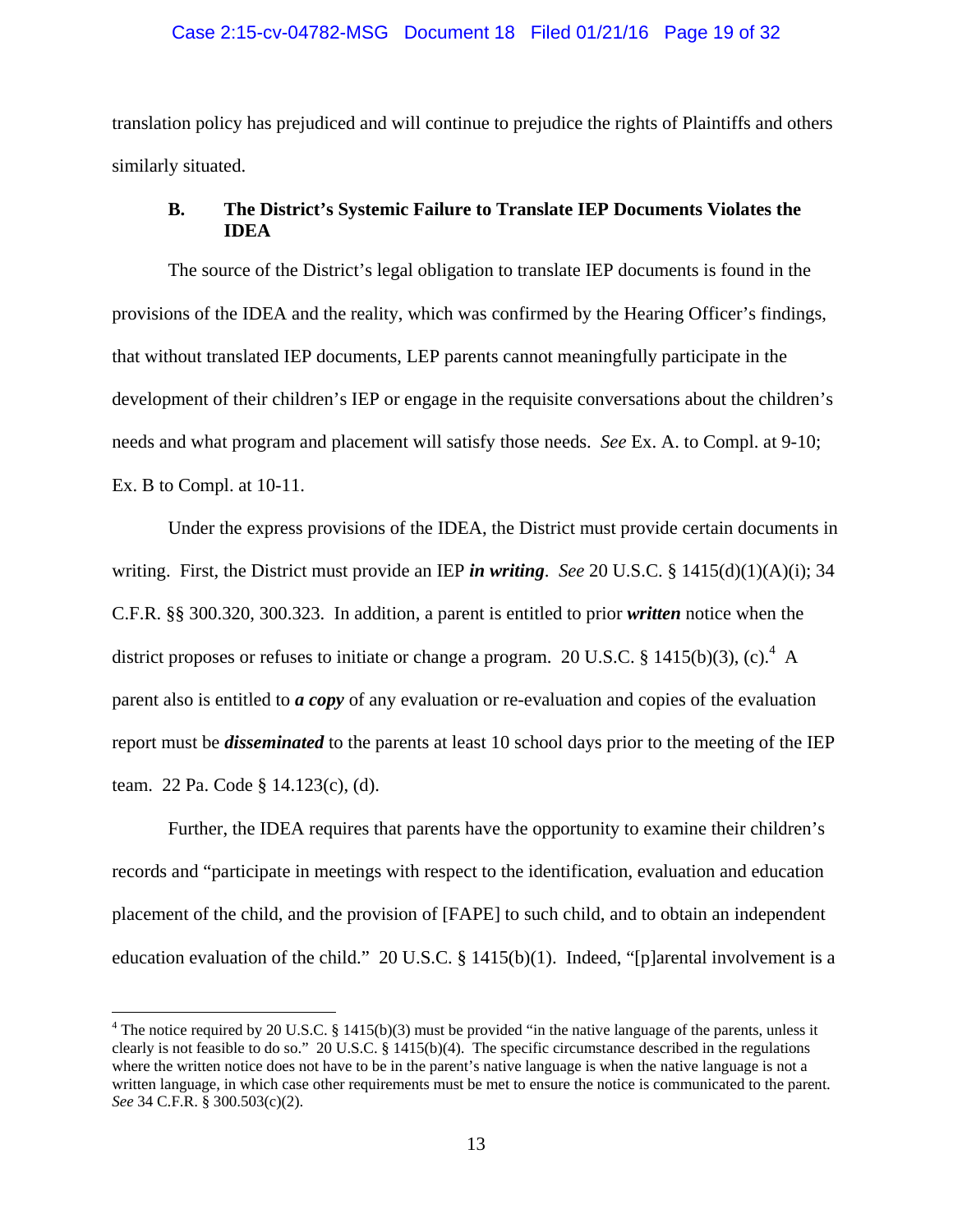#### Case 2:15-cv-04782-MSG Document 18 Filed 01/21/16 Page 20 of 32

central feature of the IDEA." *Hoeft v. Tucson Unified Sch. Dist.*, 967 F.2d 1298, 1300 (9th Cir. 1992); *see also Winkelman v. Parma City Sch. Dist.*, 550 U.S. 516, 524 (2007). As the Third Circuit observed in *G.L. v. Ligonier Valley Sch. Dist. Auth.*, "[p]arents are often in a position to be forceful advocates for their children and through their vigilance and perseverance to help fulfill the IDEA's promise of a free appropriate public education. That 'cooperative process ... between parents and schools' that results from a parent's action, after all, is at the very 'core of the statute' itself." 802 F.3d 601, 625-26 (3d Cir. 2015) (quoting *Schaffer v. Weast*, 546 U.S. 49, 53 (2005)).

Here, the Hearing Officer explicitly found, and acknowledged that District witnesses agreed, that a parent having documents such as evaluations and IEPs either before or during IEP meetings is "critical to meaningful participation." *See* Ex. A to Compl. at 9; Ex. B. to Compl. at

11. When reaching this conclusion, the Hearing Officer further explained:

The purpose of an IEP meeting is to develop an IEP for the student. This requires more than a recitation of an IEP. Rather, it requires a conversation about the Student's needs, and what program and placement will satisfy those needs. Reading a mostly-English document in [the mother's native language], is not the dialogue contemplated by the IDEA. The Parent's ability to follow along in documents while participating in the required dialogue is essential.

Ex. A to Compl. at 9; Ex. B. to Compl. at 11; *see also* Ex. A to Compl. at 10 ("The District put personnel in place so that the Parent could literally speak during that meeting, but did not make meaningful accommodations so that the Parent could prepare for it, or participate as it was happening. This is a violation of the Parent's rights."); Ex. B. to Compl. at 11.This analysis applies with equal force to all LEP parents, regardless of how this right is effectuated on a caseby-case basis.

At times, the District has attempted to orally interpret portions of IEPs and other documents during the course of the IEP meetings. As the Hearing Officer found in the cases of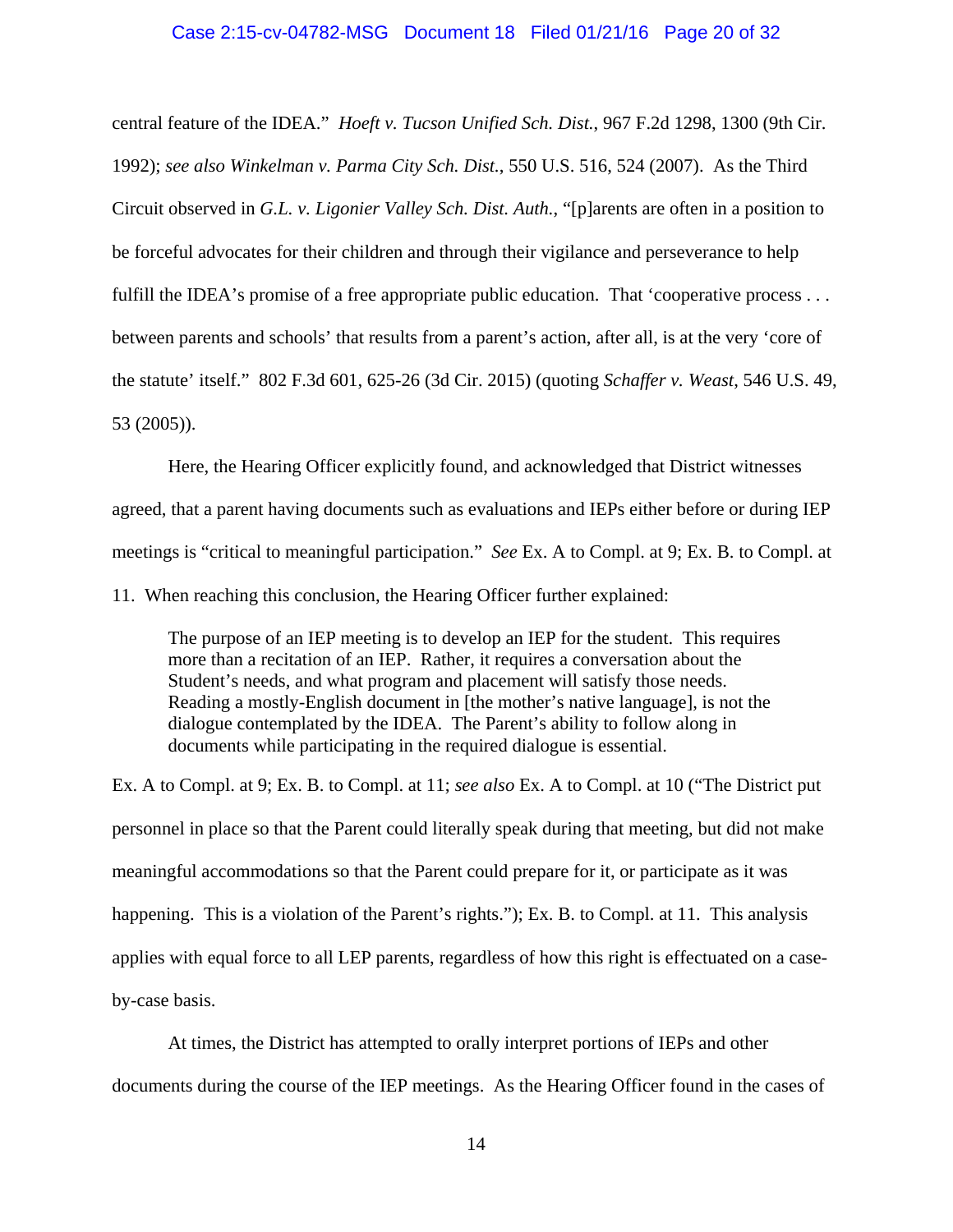#### Case 2:15-cv-04782-MSG Document 18 Filed 01/21/16 Page 21 of 32

T.R. and A.G., however, that process does not allow the LEP parent to engage in the requisite conversation regarding the child's needs. *See* Ex. A to Compl. at 9; Ex. B to Compl. at 11. And as demonstrated in A.G.'s case, providing a parent with an IEP by orally interpreting a portion of it during an IEP meeting is inefficient to the point of being futile. *See* Compl. ¶ 75.

The District's position that this Court cannot consider claims challenging the translation of IEP documents because that is too fact specific has no support in the mandatory provisions of the IDEA or the practical reality of the Hearing Officer's observations. As the Hearing Officer explained, without written translation of such planning documents LEP parents cannot participate meaningfully in the IEP process. There is simply nothing in the allegations of the Complaint or the Hearing Officer's decisions which would allow a reasonable inference that Ms. Galarza or Ms. Peralta were different from any other LEP parent in their need for written translated IEPs and other IEP process documents in order to participate meaningfully in the IEP development process.

The District's argument that the IDEA gives it discretion to determine whether any documents other than a notice and procedural safeguards must be translated also is not supported. The issue before the Court is whether an IEP and other IEP process documents must be written and available in a language the parent reads. The only discretionary component recognized by the IDEA involves whether translation is feasible (e.g., the parent's language is not a written language). Further, even if the District were correct that it has some discretion in deciding which IEP documents to translate on a case-by-case basis, there still would be a systemwide violation of the IDEA because the District is not exercising any discretion at all; the District admits it does not fully translate IEPs as a rule, and it is not fully translating any IEP for any LEP parent. This is not a case in which the majority of IEP documents have been translated and the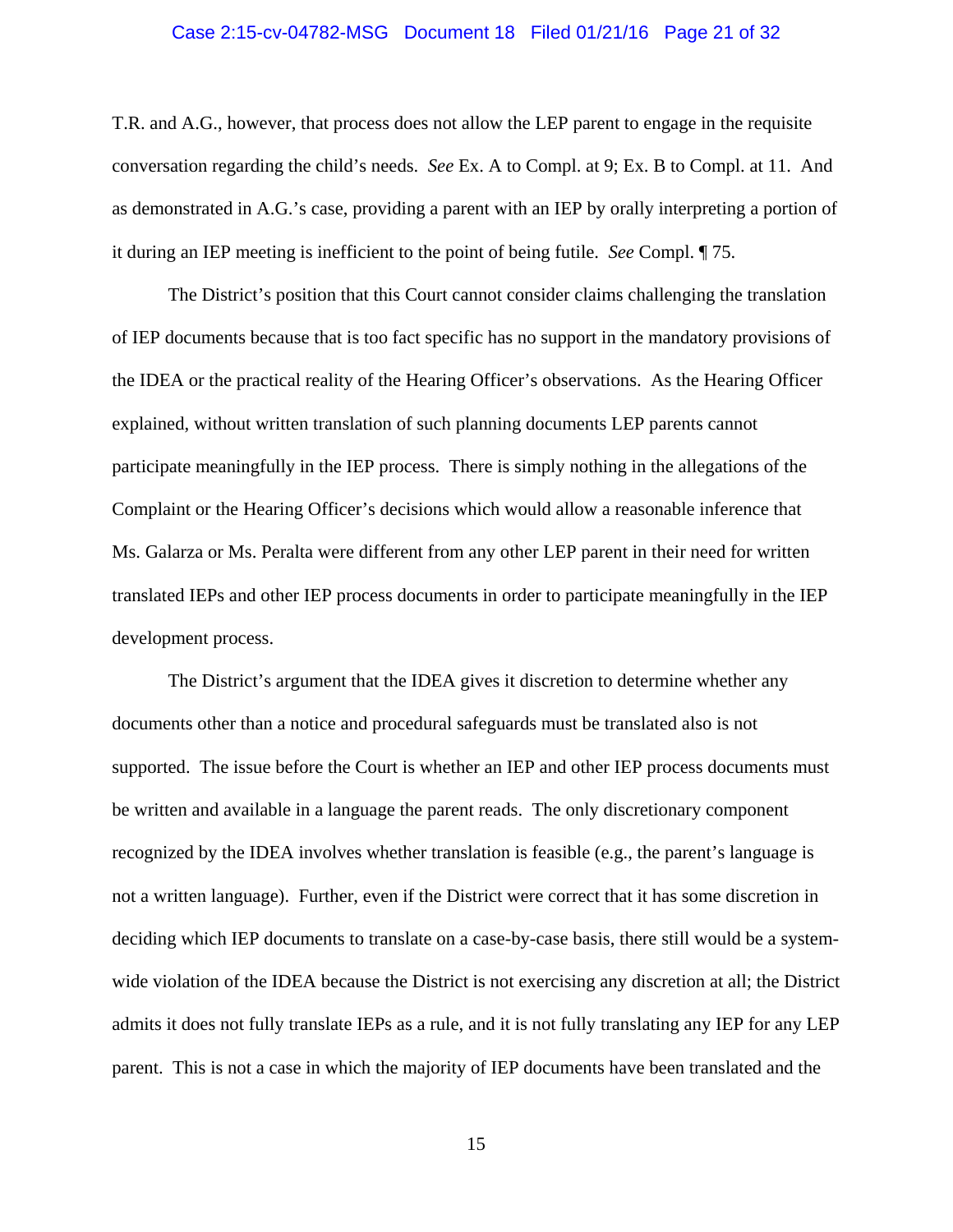## Case 2:15-cv-04782-MSG Document 18 Filed 01/21/16 Page 22 of 32

claim is based solely on the District's informed decision not to translate additional documents for a minority of the LEP parents. Contrary to the premise of the District's argument, there is no basis in the Complaint, the testimony of District personnel, or the Hearing Officer's decisions to infer that the District is making any informed decisions or has any protocol in place to determine which IEP documents need to be translated to ensure meaningful parent participation.

## **III. PLAINTIFFS HAVE ALLEGED THE ESSENTIAL ELEMENTS OF THEIR SECTION 504 AND ADA CLAIMS**

As alleged in the Complaint, the District's failure to provide Plaintiffs with adequate

language services necessary for meaningful participation in the IEP process also constitutes a

violation of Section 504 of the RA and the ADA. Section 504 provides that:

No otherwise qualified individual with a disability in the United States . . . shall, solely by reason of her or his disability, be excluded from the participation in, be denied the benefits of, or be subjected to discrimination under any program or activity receiving Federal financial assistance.

29 U.S.C. § 794(a).<sup>5</sup> To establish a *prima facie* violation of Section 504, plaintiffs must prove:

(1) they are disabled; (2) they are "otherwise qualified" to participate in school activities; (3) the

District received federal financial assistance; and (4) they were excluded from participation in,

denied the benefits of, or subject to discrimination at the school. *See, e.g.*, *Ridgewood Bd. of* 

*Educ. v. N.E. for M.E.*, 172 F.3d 238, 253 (3d Cir. 1999).6

 $\overline{a}$ 

The District does not dispute that Plaintiffs have alleged the first three elements of a

Section 504 claim; its challenge is to the fourth element. However, in that challenge, the District

 $<sup>5</sup>$  Department of Education regulations implementing Section 504 state that it is discriminatory to deny a qualified</sup> individual with disabilities "an opportunity to participate in or benefit from" a service "that is not equal to that afforded to others." 34 C.F.R. § 104.4(b)(ii). In addition, it is unlawful discrimination under Section 504 to provide an individual "with an aid, benefit or service that is not as effective as that provided to others." *Id.* § 104.4(b)(iii). For purposes of Section 504, an appropriate education is "the provision of regular or special education and related aids and services that are designed to meet individual educational needs of handicapped persons as adequately as the needs of nonhandicapped persons are met." *Id.* § 104.33.

 $6$  The elements of ADA and RA claims are similar, except that in order to bring a claim under the RA, a plaintiff must show that the defendant receives federal funding. *CG v. Pa. Dep't of Educ.*, 734 F.3d 229, 235 n.10 (3d Cir. 2013). There is no dispute that the District receives federal funding.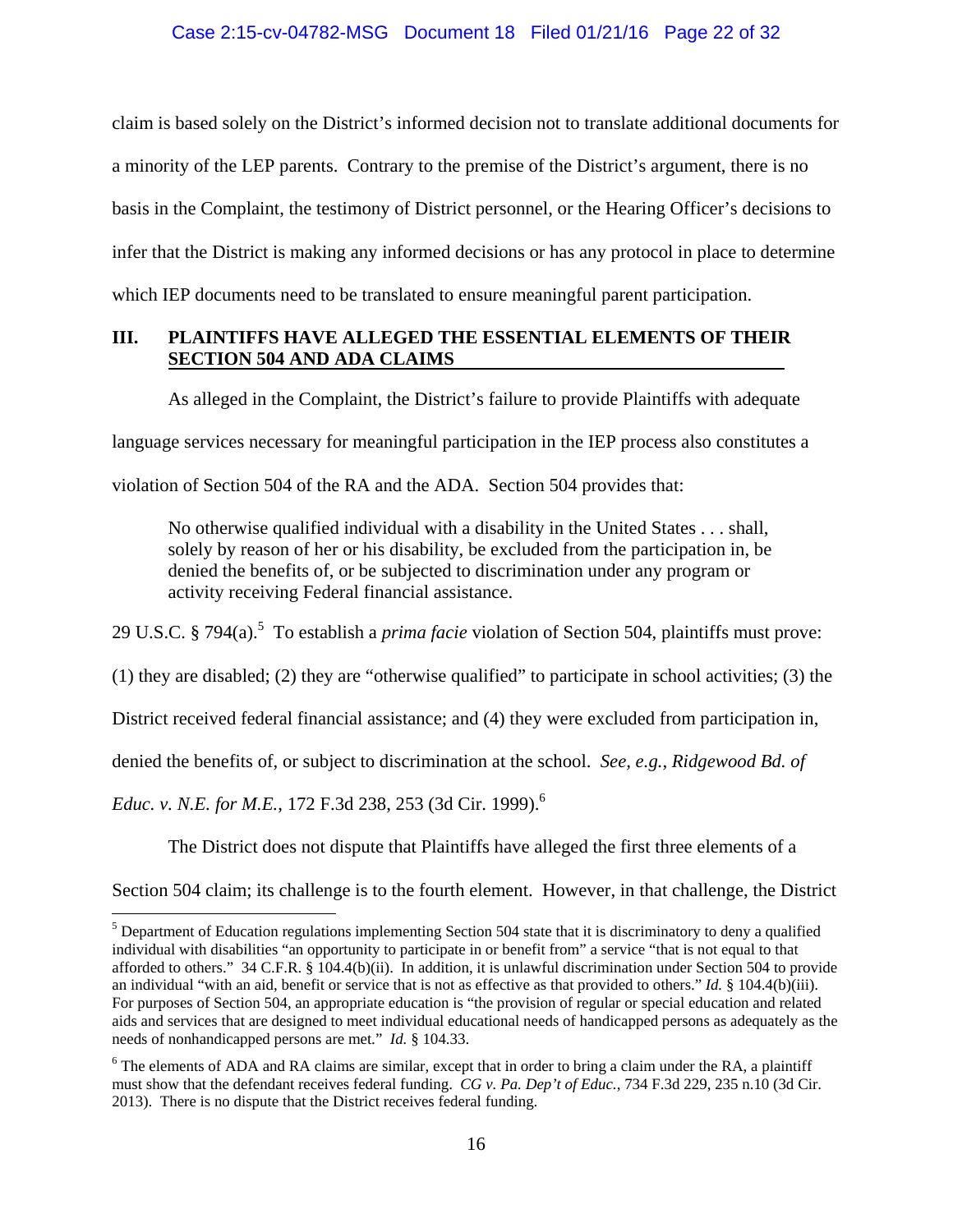#### Case 2:15-cv-04782-MSG Document 18 Filed 01/21/16 Page 23 of 32

has ignored the close relationship between Section 504 and denials of FAPE in violation of the IDEA. The IDEA requires parent participation in all meetings addressing a child's identification, evaluation, educational placement, and the provision of a FAPE. Plaintiffs allege that the District's pervasive denial of parent participation to LEP parents has denied them that right *and* resulted in a denial of educational opportunities and benefits to students, in violation of Section 504. The Third Circuit's consistent guidance is that the failure to provide a FAPE, as required by the IDEA, is almost always a violation of Section 504 and the ADA. *See, e.g.*, *CG v. Pa. Dep't of Educ.*, 734 F.3d 229, 235 (3d Cir. 2013) ("Failure to provide a FAPE violates Part B of the IDEA and generally violates the ADA and RA because it deprives disabled students of a benefit that non-disabled students receive simply by attending school in the normal course—a free, appropriate public education." (citations omitted)); *Andrew M. v. Del. Cnty. Office of Mental Health & Mental Retardation*, 490 F.3d 337, 349 (3d Cir. 2007) ("a party may use the same conduct as the basis for claims under both the IDEA and the RA"); *Ridgewood*, 172 F.3d at 253 ("But a plaintiff need not prove that defendants' discrimination was intentional. We have held that there are few differences, if any, between IDEA's affirmative duty and § 504's negative prohibition and have noted that the regulations implementing § 504 require that school districts 'provide a free appropriate education to each qualified handicapped person in its jurisdiction.'" (quoting *W.B. v. Matula*, 67 F.3d 484, 492 (3d Cir. 1995))).

*Andrew M.*, which the District cites in its brief, explains:

 $\overline{a}$ 

[I]t is clear why violations of Part B of the IDEA are almost always<sup>7</sup> violations of the RA. Under § 612 of the IDEA, states accepting federal funds must provide children of a certain age a free and appropriate public education. 20 U.S.C. § 1412. The regulations accompanying the RA adopt this requirement and

<sup>&</sup>lt;sup>7</sup> The most likely situation in which a violation of the IDEA is not a violation of Section 504 is when one of the first three elements of a *prima facie* Section 504 claim is not satisfied. *See Lauren G. ex rel. Scott G. v. W. Chester Area Sch. Dist.*, 906 F. Supp. 2d 375, 389 (E.D. Pa. 2012) ("[A] denial of a FAPE is a denial of a guaranteed education to a disabled child and thus violates the RA so long as all other elements of a § 504 claim have been proven.").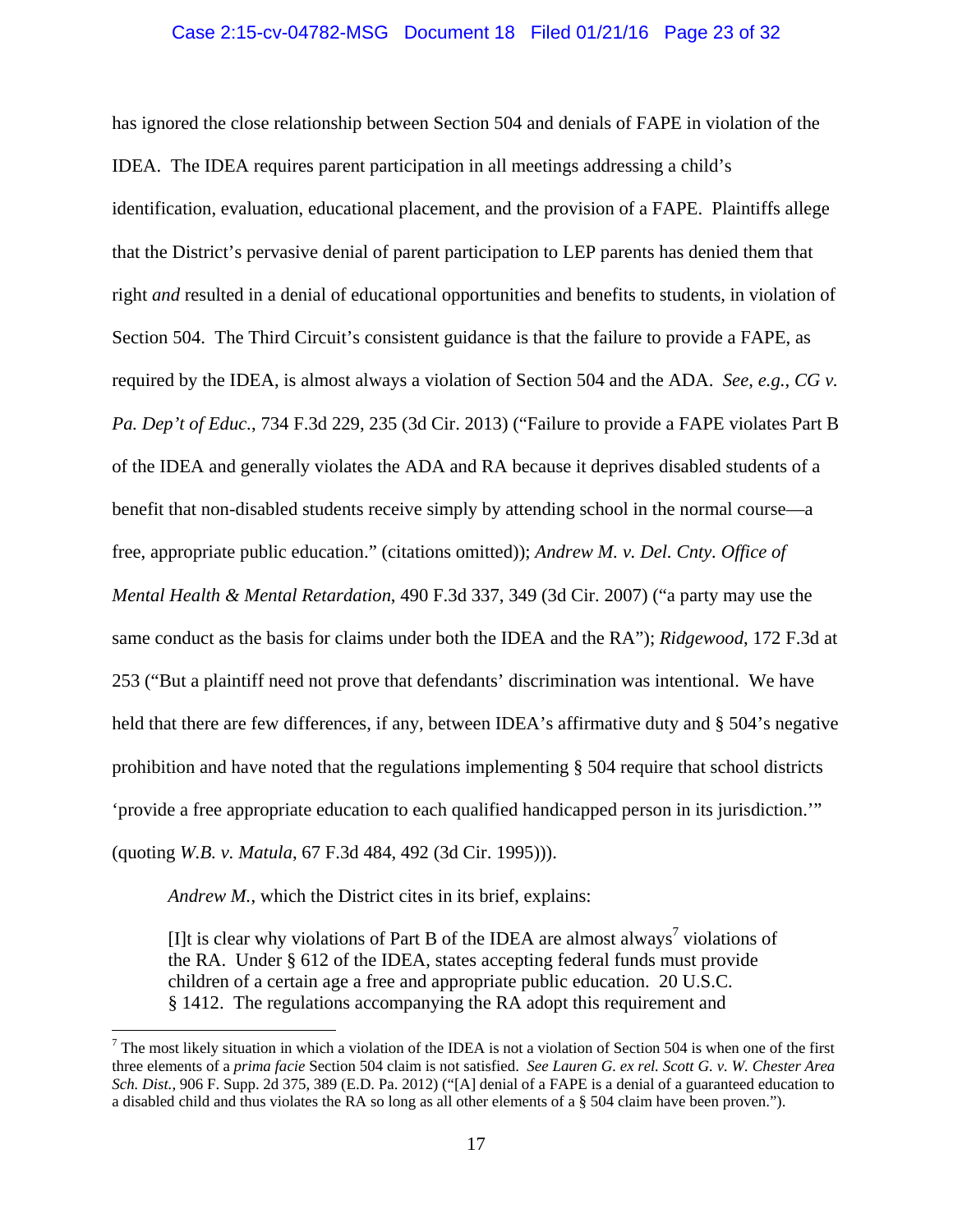provide that a handicapped person is one "to whom a state is required to provide a free appropriate public education under section 612 . . . ." 34 C.F.R. § 104.3(*l*). Therefore, when a state fails to provide a disabled child with a free and appropriate education, it violates the IDEA. However, it also violates the RA because it is denying a disabled child a guaranteed education merely because of the child's disability. It is the denial of an education that is guaranteed to all children that forms the basis of the claim.

#### 490 F.3d at 350.

As discussed above, the District's systemic failure to provide adequate language services to Plaintiffs has violated Part B of the IDEA, which also gives rise to claims under the ADA and RA because parental participation is essential to ensuring that a child with a disability receives a free appropriate public education. *See* Compl. ¶ 5. The "[s]ubstantive harm occurs when the procedural violations in question seriously infringe upon the parents' opportunity to participate in the IEP process." *See Knable ex rel. Knable v. Bexley City Sch. Dist.*, 238 F.3d 755, 765 (6th Cir. 2001). That is because the "modus operandi" or "centerpiece" of the IDEA's guarantee of a FAPE to students with disabilities is the IEP, which for Plaintiffs must be adequately translated or interpreted to allow for meaningful parental participation. *See Sch. Comm. of Burlington v. Dep't of Educ.*, 471 U.S. 359, 368 (1985) ("The modus operandi of the Act is the already mentioned individualized education program."); *Honig*, 484 U.S. at 311 (IEPs are "the centerpiece of the [IDEA's] education delivery system").

Indeed, as alleged in the Complaint, the District's procedural violations of the IDEA have deprived the Student Plaintiffs of a range of special education services necessary to receive a FAPE. For example, the District failed to address the Student Plaintiffs' need for transition services (in the form of a transition assessment). *See* Compl. ¶¶ 68, 76. Also, under the IDEA, students with disabilities are entitled to a plan to facilitate their transition to postsecondary education that is "based on the individual child's needs, taking into account the child's strengths, preferences, and interests; and . . . include[ ] instruction, related services, community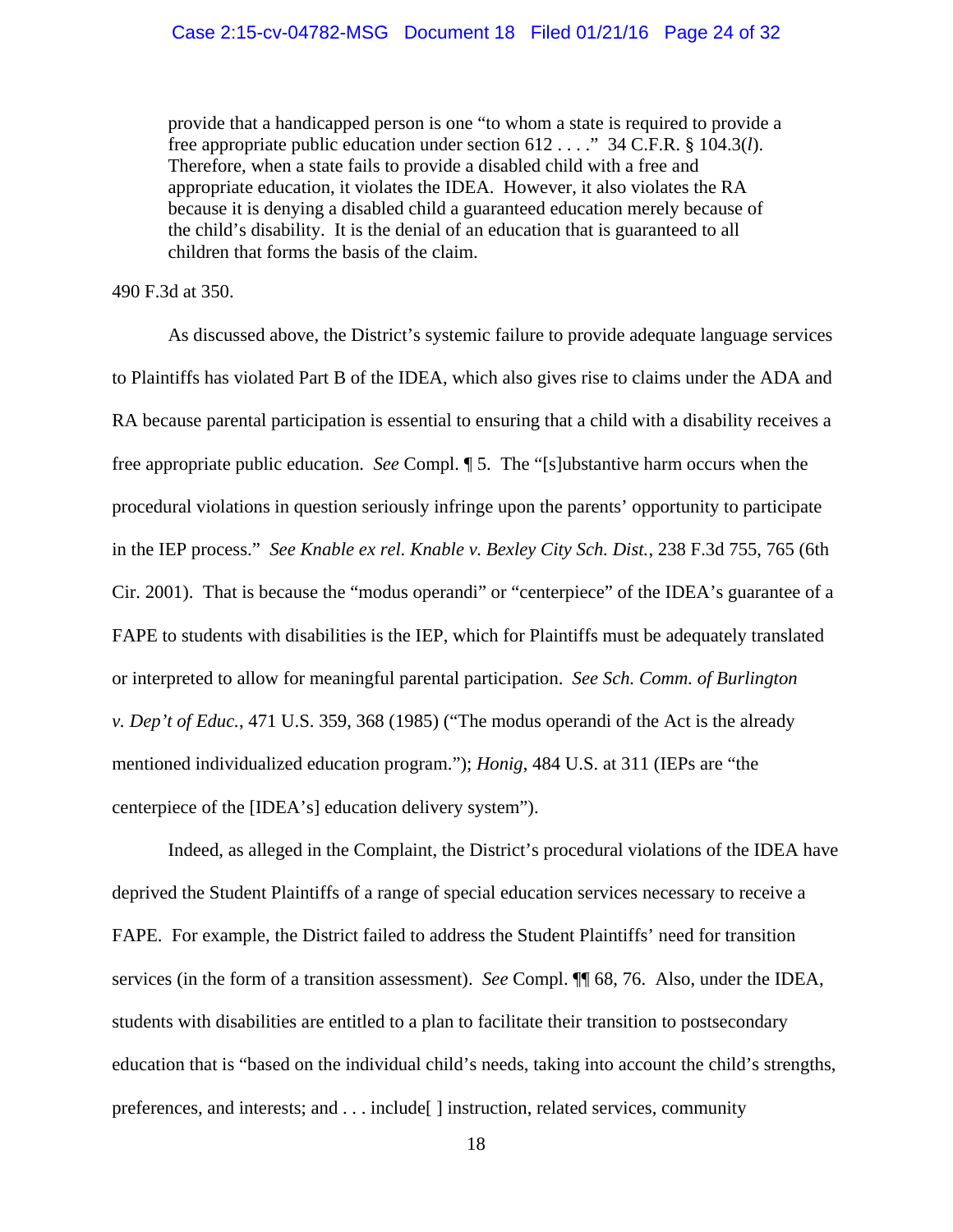#### Case 2:15-cv-04782-MSG Document 18 Filed 01/21/16 Page 25 of 32

experiences, the development of employment and other post-school adult living objectives, and, when appropriate, acquisition of daily living skills and functional vocational evaluation." 20 U.S.C. § 1401(34)(A)-(C).<sup>8</sup> During the relevant time periods, no transition services documents were provided to Plaintiffs in Spanish.

Likewise, the District's failure to arrange for adequate home instruction during the IEP process is another example of an IDEA violation that deprived the Student Plaintiffs of "an opportunity to participate in or benefit from" a service that is "equal to that afforded to others" within the meaning of Section 504. This educational benefit was denied to both Student Plaintiffs and, as alleged, was part of a system-wide failure to translate or interpret IEP documents. In addition, the District's failure to translate homebound-related forms for A.G. resulted in a significant delay in services.<sup>9</sup>

The District also argues for dismissal of Plaintiffs' Section 504 claim on the theory that they have not alleged that their disability was the "sole cause" of the unlawful discrimination.<sup>10</sup> Mot. to Dismiss at 22. In making that argument, the District misconstrues the "sole cause" language in *CG v. Pennsylvania Department of Education* and the other Third Circuit case law addressing the elements of a Section 504 claim. As stated explicitly by the *CG* Court, "[f]ailure to provide a FAPE violates Part B of the IDEA and generally violates the ADA and RA because it deprives disabled students of a benefit that non-disabled students receive simply by attending

<sup>&</sup>lt;sup>8</sup> Although a school district does not need to ensure successful completion of these transition goals, transition services must provide more than a de minimis benefit. *Dudley v. Lower Merion Sch. Dist.*, No. 10-2749, 2011 WL 5942120, at \*5-6 (E.D. Pa. Nov. 29, 2011) (finding more than de minimis benefit for transition services where the District held an IEP meeting focused on transition planning with its transition coordinator, discussed work experience opportunities for the student, provided a job coach, and administered tests to assess the student's interest). In the case of Plaintiffs, the District failed to provide even a de minimis benefit.

 $9$  A.G. eventually received a homebound referral form in English on October 3, 2014, and he did not receive homebound instructions until after a third of the school year had passed.

<sup>&</sup>lt;sup>10</sup> The District's "causation" argument applies only to the Section 504 claim in Count 3, not to the claim under 22 Pa. Code Chapter 15. *See* Mot. to Dismiss at 21. Accordingly, even if the District's causation argument were valid (and it is not), it would be a sufficient basis to dismiss only a part of Count 3.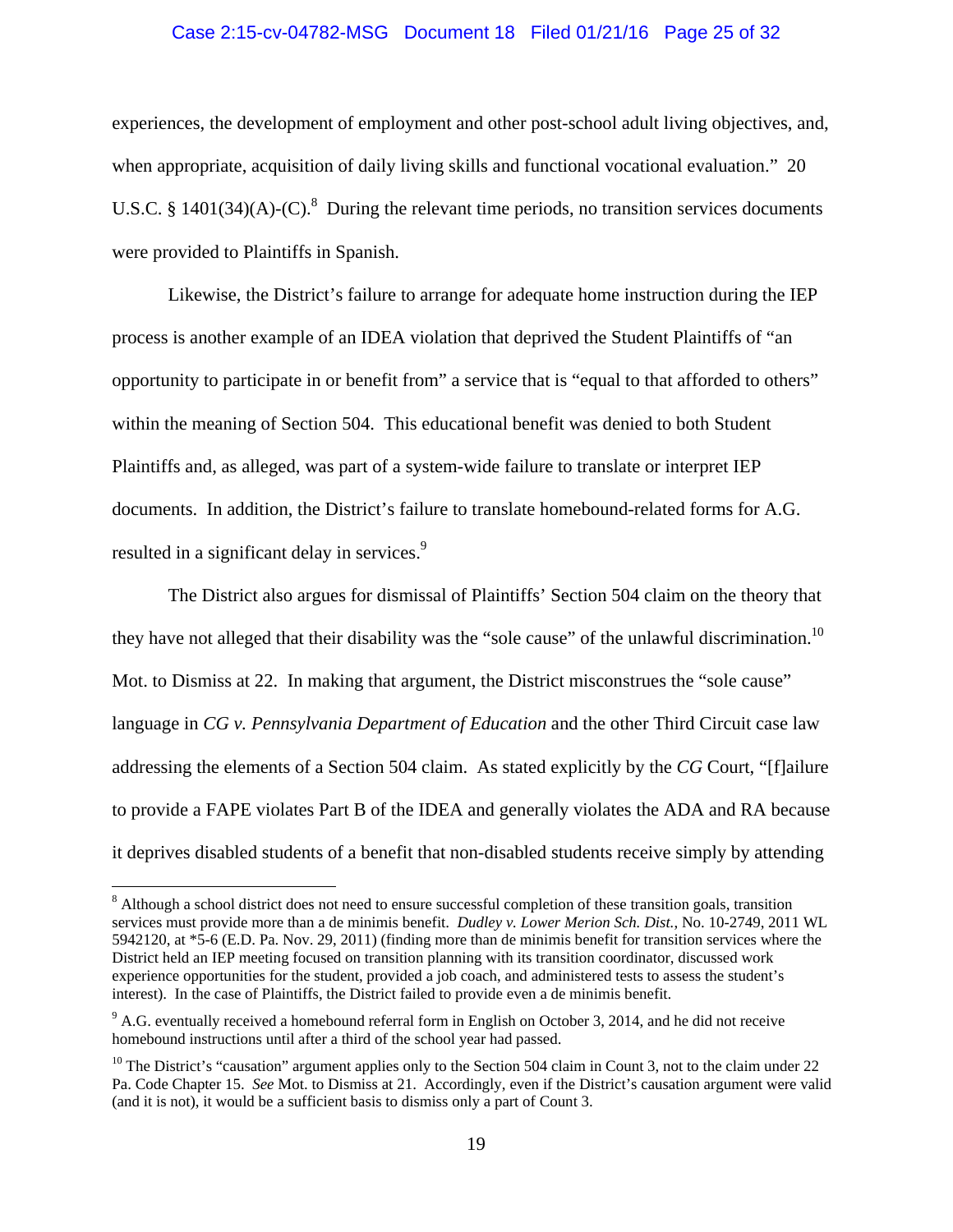#### Case 2:15-cv-04782-MSG Document 18 Filed 01/21/16 Page 26 of 32

school in the normal course—a free, appropriate public education." *CG*, 734 F.3d at 235. In other words, denial of FAPE violates the RA because a disabled child is being denied a guaranteed educational benefit because of his or her disability. *Andrew M*, 490 F.3d at 350. In *CG*, however, unlike the instant case, plaintiffs conceded that they received a FAPE and that no violation of the IDEA existed. 734 F.3d at 235 ("Plaintiffs take no exception to the District Court's finding that they received a FAPE or its conclusion that the funding scheme does not violate the IDEA."). Therefore, denial of FAPE was not offered as evidence of the defendant's discrimination and plaintiffs were forced to prove discrimination in another manner.<sup>11</sup>

The District points to no case law involving a situation where there was an alleged denial of FAPE and deprivation of educational opportunities *and* plaintiffs were required to plead additional facts establishing that their disability was the sole cause of their discrimination. On the contrary, district courts within the Third Circuit have routinely rejected that exact argument. *Centennial Sch. Dist. v. Phil L. ex rel. Matthew L.*, 799 F. Supp. 2d 473, 489 (E.D. Pa. 2011) (rejecting defendant's argument that plaintiffs were required to plead additional facts demonstrating that disability was the sole cause of discrimination when they alleged that a denial of FAPE occurred); *Rayan R. v. Nw. Educ. Intermediate Unit No. 19*, Civ. No. 3:11-CV-1694, 2012 U.S. Dist. LEXIS 15164, at \*14 (M.D. Pa. Feb. 7, 2012) (finding defendant's argument that plaintiff must demonstrate that services were denied "for the sole reason that the child is disabled . . . has been made, and rejected, before.").

For these reasons, the District's arguments as to Plaintiffs' Section 504 and ADA claims should be rejected.

 $\overline{a}$ 

<sup>&</sup>lt;sup>11</sup> *Lamberson v. Pennsylvania*, also cited by the District, involved a suit for discrimination based on the revocation of a plaintiff's nursing license and is of no relevance. 561 F. App'x 201, 202 (3d Cir. 2014).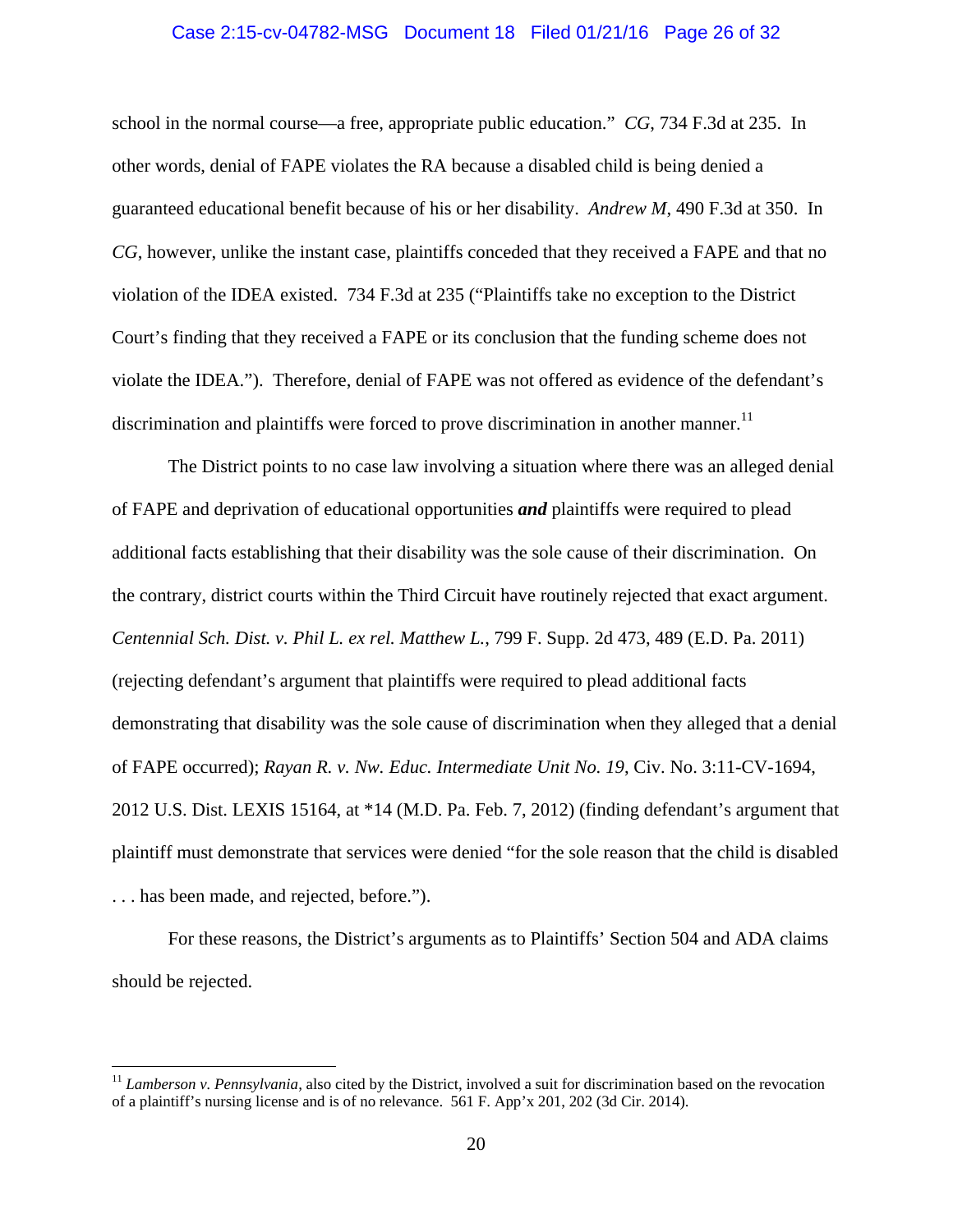## **IV. THE DISTRICT'S SYSTEMIC FAILURE TO PROVIDE ADEQUATE TRANSLATION AND INTERPRETATION SERVICES IS PROSCRIBED BY BOTH THE EEOA AND TITLE VI**

#### **A. The District's Systemic Failure to Provide Adequate Translation and Interpretation Services Violates the EEOA**

Under the EEOA, "[n]o State shall deny equal educational opportunity to an individual on account of his or her race, color, sex, or national origin, by . . . the failure by an educational agency to take appropriate action to overcome language barriers that impede equal participation by its students in its instructional programs." 20 U.S.C. § 1703(f). As alleged in the Complaint, the District's failure to provide Plaintiffs with IEP documents (using the words of the Hearing Officer) "in an accessible form" also constitutes a violation of the EEOA. In particular, the District's refusal to translate critical school documents – such as IEPs, evaluations, NOREPS, reevaluations, progress reports, assessments, and other IEP process documents outlining students procedural and educational rights – resulted in the denial of educational benefits that Plaintiffs were entitled to by law but were only provided to their English-speaking peers. Compl. ¶ 55.

The District does not dispute that Plaintiffs have alleged: (1) language barriers; (2) defendant's failure to take appropriate action to overcome these barriers; and (3) a resulting impediment to students' equal participation in instructional programs. *See, e.g.*, *CG v. Pa. Dep't of Educ.*, 547 F. Supp. 2d 422, 435 (M.D. Pa. 2008). Rather, it argues for dismissal of the EEOA claim on the basis that Plaintiffs have failed to allege national origin-based discrimination. *See* Mot. to Dismiss at 23. In making that argument, the District ignores the well-recognized interrelationship between limited English proficiency and national origin.

Indeed, as numerous courts have found, language is an identifier of national origin and is often used as pretext for discrimination. *See, e.g.*, *CG*, 547 F. Supp. 2d at 435 (denying defendant's motion to dismiss an EEOA claim where plaintiffs demonstrated the existence of a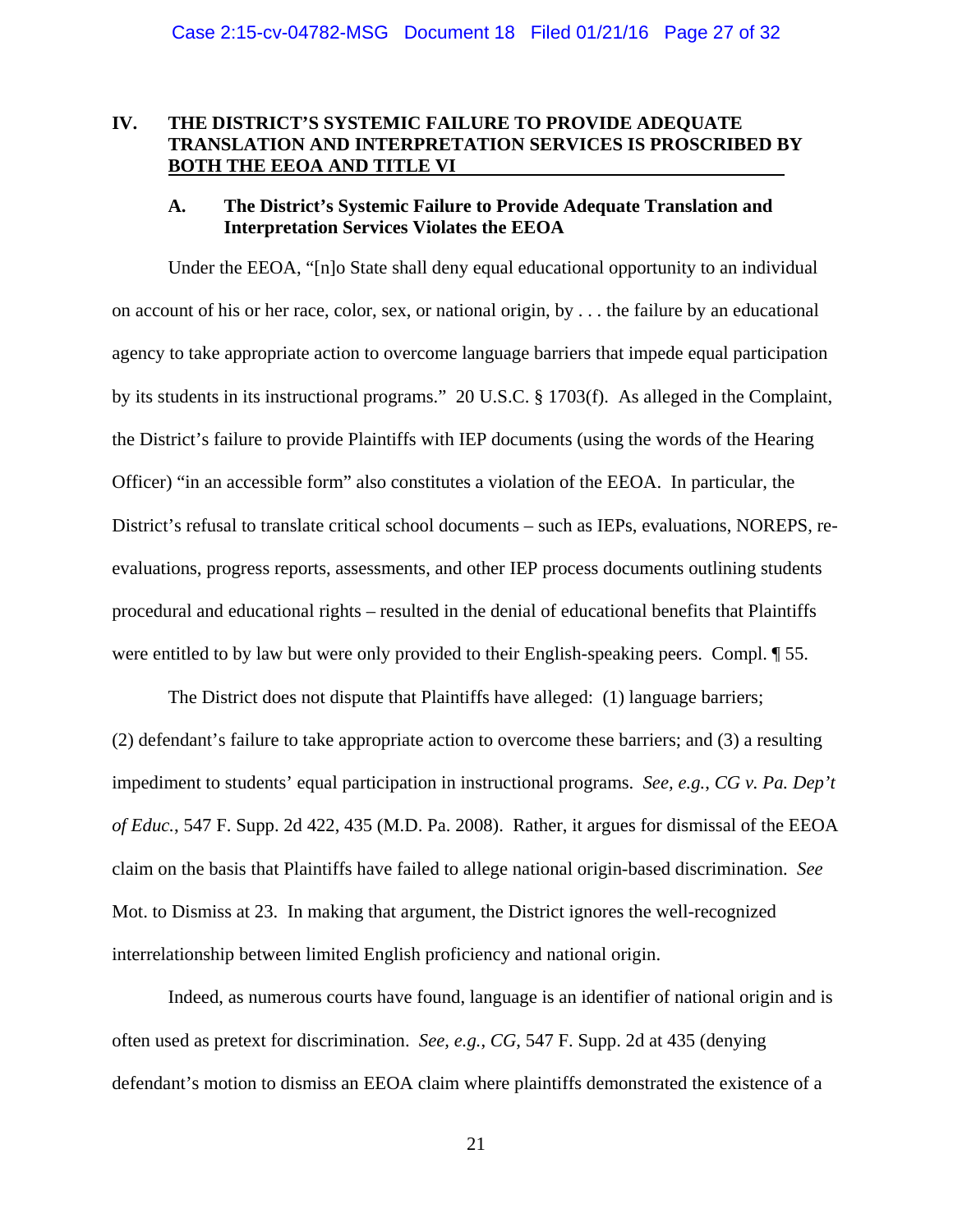#### Case 2:15-cv-04782-MSG Document 18 Filed 01/21/16 Page 28 of 32

"barrier that impedes the students' ability to participate in needed instructional programs."); *CG v. Pa. Dep't of Educ.*, No. 1:06-CV-1523, 2011 WL 318289, at \*2 (M.D. Pa. Jan. 28, 2011) (denying defendant's motion for summary judgment in the same case where "there is evidence in the record from which a fact finder could conclude that the LEP special needs students are unable to participate fully in their special education programs"); *Leslie v. Bd. of Educ. for Ill. Sch. Dist. U-46*, 379 F. Supp. 2d 952, 960 (N.D. Ill. July 25, 2005) (finding that LEP students successfully pled a claim under the EEOA when they alleged "(1) language barriers; (2) defendant's failure to take appropriate action to overcome these barriers; and (3) a resulting impediment to students' equal participation in instructional programs"). As Chief Judge Kane explained in *CG*, failing to provide Spanish-speaking students with disabilities with requisite educational services puts them at a disadvantage compared to their English-speaking counterparts. 547 F. Supp. 2d 422 at 435 ("Critically, Plaintiffs' amended complaint alleges that Spanish-speaking special-education students have needs beyond those of Spanish-speaking regular-education students or those of English-speaking special-education students. Stated differently, the combination of speaking Spanish as a first language and having special-education needs, according to Plaintiffs, creates a language barrier that impedes the students' ability to participate in needed instructional programs."). Indeed, as the statutory provisions of the EEOA make clear, discrimination on the basis of national origin is demonstrated by showing "the failure by an educational agency to take appropriate action to overcome language barriers that impede equal participation by its students in its instructional programs." *See* 20 U.S.C. § 1703(f). Plaintiffs have adequately alleged such a failure by the District to take appropriate action to overcome language barriers. *See, e.g.*, *CG*, 547 F. Supp. 2d 435 (quoting *Leslie*, 379 F. Supp. 2d at 961).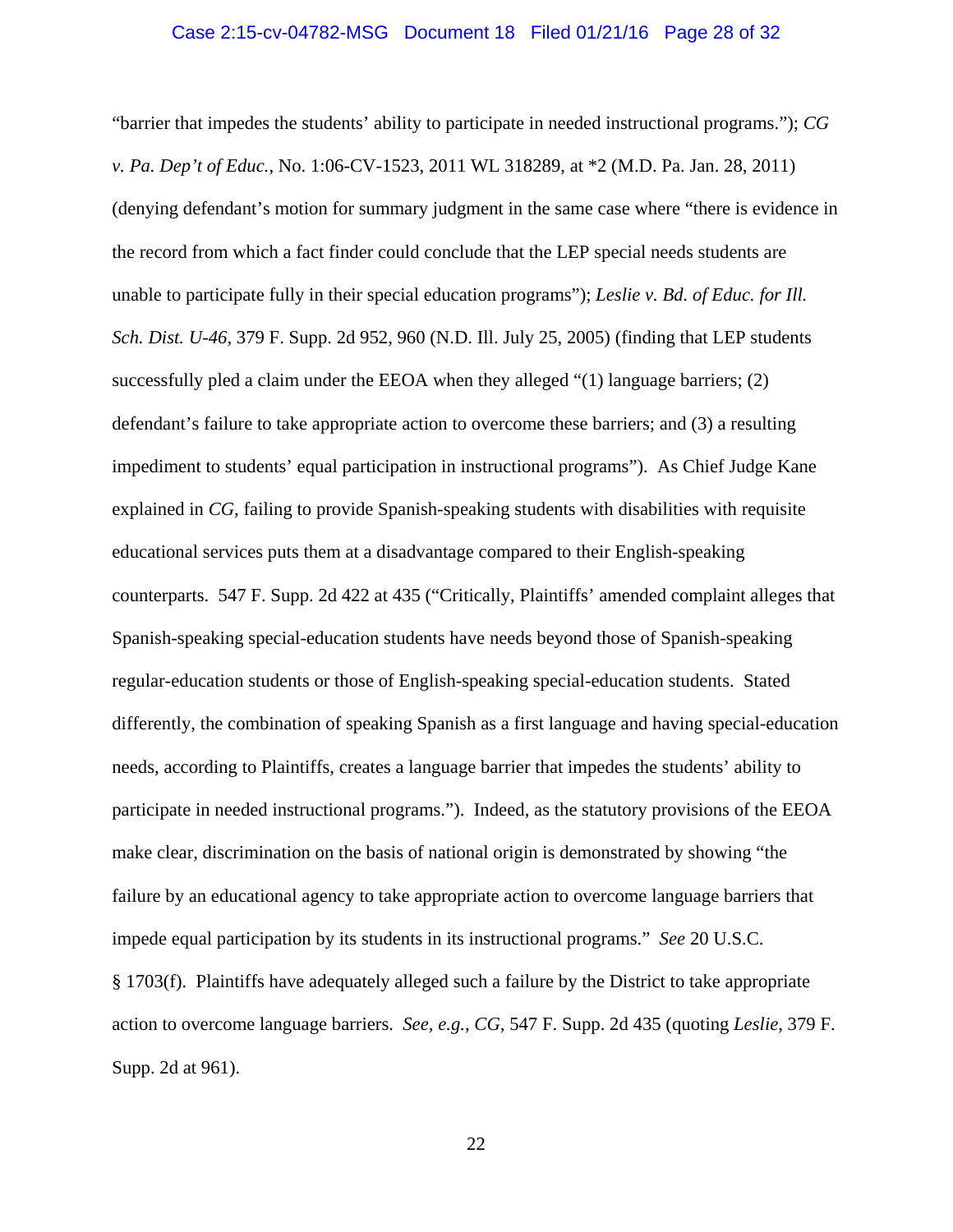#### Case 2:15-cv-04782-MSG Document 18 Filed 01/21/16 Page 29 of 32

The District's reliance on *K.A.B. ex rel. Susan B. v. Downingtown Area School District*, No. 11-1158, 2013 WL 3742413 (E.D. Pa. July 16, 2013), is misplaced. In *K.A.B.*, a Russianborn minor adopted by American-born parents brought suit against the Downingtown School District. K.A.B., who was categorized as an ELL student, received Instructional Support Team services, English as a Second Language services, and eventually, IEP services. *Id.* at \*2-3. The plaintiffs raised EEOA and Title VI claims on the theory that the school district did not timely evaluate K*.*A*.*B*.* based on his limited English proficiency. *Id.* at \*12. The district court granted summary judgment, concluding that the plaintiffs had not submitted any evidence from which a reasonable fact-finder could find that the school district had failed to take appropriate action on account of K.A.B's national origin. In contrast to *K.A.B.*, Plaintiffs here have alleged language barriers, the District's failure to take appropriate action to overcome those barriers, and a direct causal link to resulting injuries, including the denial of a  $FAPE<sup>12</sup>$ 

## **B. The District's Systemic Failure to Provide Adequate Translation and Interpretation Services Violates Title VI**

The District makes an identical argument for dismissal of Plaintiffs' Title VI claim. Mot. to Dismiss at 24. Again, the District fails to recognize the well-established precedent that language-based discrimination constitutes a form of national origin discrimination under Title VI. Notably, the District ignores the United States Supreme Court's decision in *Lau v. Nichols*, 414 U.S. 563, 568 (1974). In *Lau*, the Supreme Court held that the San Francisco School District violated Section 601 of the Civil Rights Act when it refused to provide adequate language

<u>.</u>

<sup>&</sup>lt;sup>12</sup> Mumid v. Abraham Lincoln High Sch., 618 F.3d 789 (8th Cir. 2010), which is cited by the District, also does not apply. First, the section of the *Mumid* opinion cited by the District analyzes Title VI, not the EEOA. *Id.* at 795. Moreover, the *Mumid* Court only addressed whether monetary or injunctive relief was available for plaintiffs under the EEOA. *Id.* at 796-800. Plaintiffs have not sought monetary damages in this case, and unlike the plaintiffs in *Mumid*, Plaintiffs here have standing to seek the injunctive relief requested. In conformance with EEOA provisions, Plaintiffs seek "only such remedies as are essential to correct particular denials of equal educational opportunity or equal protection of the laws." 20 U.S.C. § 1712.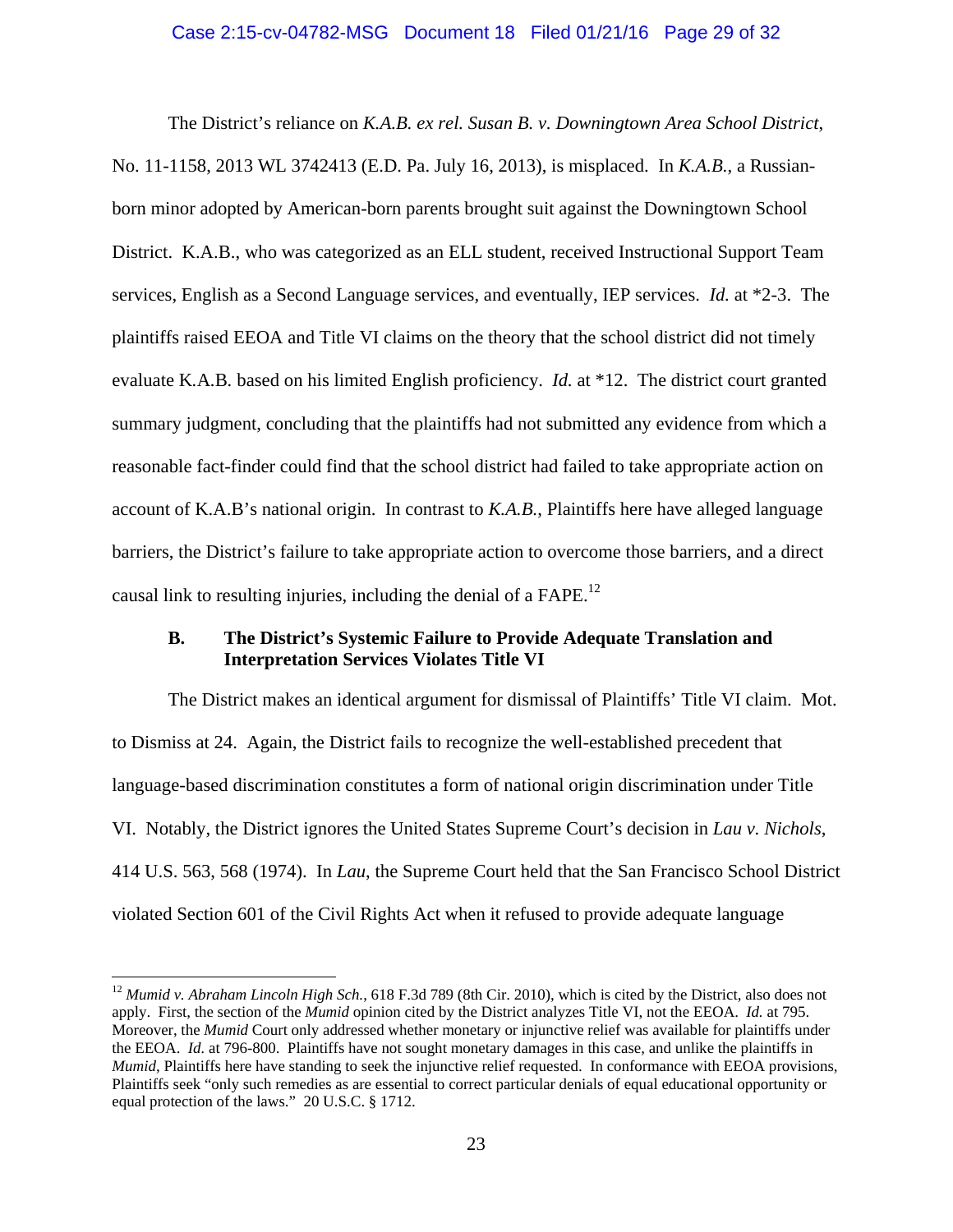#### Case 2:15-cv-04782-MSG Document 18 Filed 01/21/16 Page 30 of 32

services to students of limited English proficiency. 414 U.S. at 568. The Court explained that providing instruction in a language that was inaccessible to Chinese-speaking students meant they received fewer benefits from the educational program than the English-speaking majority, and this had the "earmarks" of discrimination based on national origin. *Id.*13

As alleged in the Complaint, the District refused to provide Spanish-speaking Plaintiffs with special education documents in a format that could be understood or utilized to ensure parent and student participation in the special education process. Although the District was put on notice that Named Plaintiffs only spoke and read Spanish and is fully aware of the language needs of all LEP parents and students, the District made the affirmative decision not to translate documents or ensure the provision of adequate interpretation services. It is reasonable to assume that the District was aware of the consequences of its actions – that Plaintiffs would not be able to comprehend the untranslated documents provided and, therefore, were not capable of participating in the process of or obtaining the benefits these requirements were intended to confer – including the provision of a FAPE and equal educational opportunities. Despite this knowledge, the District made the intentional choice not to translate or ensure interpretation, thereby intentionally or with deliberate indifference depriving Plaintiffs from receiving the same services as their English-speaking peers.

The District also erroneously relies on *Abdullah v. Small Bus. Banking Dep't of Bank of Am.*, No. 13-305, 2013 WL 1389755, at \*3 (E.D. Pa. Apr. 5, 2013), *aff'd* 532 F. App'x 89 (3d Cir. 2013) (citing the Eighth Circuit decision in *Mumid v. Abraham Lincoln High Sch.*, 618 F.3d 789, 795 (8th Cir. 2010)) to support its arguments. The court in *Abdullah* and the Eighth Circuit

 $\overline{a}$ 

<sup>&</sup>lt;sup>13</sup> Although the Supreme Court in *Alexander v. Sandoval*, 532 U.S. 275, 285-86 (2001), held that the disparate impact regulations promulgated under Section 602 were not enforceable through a private right of action, it did not abrogate the precedent in *Lau* that language-based discrimination was actionable under Section 601 as a form of national origin discrimination.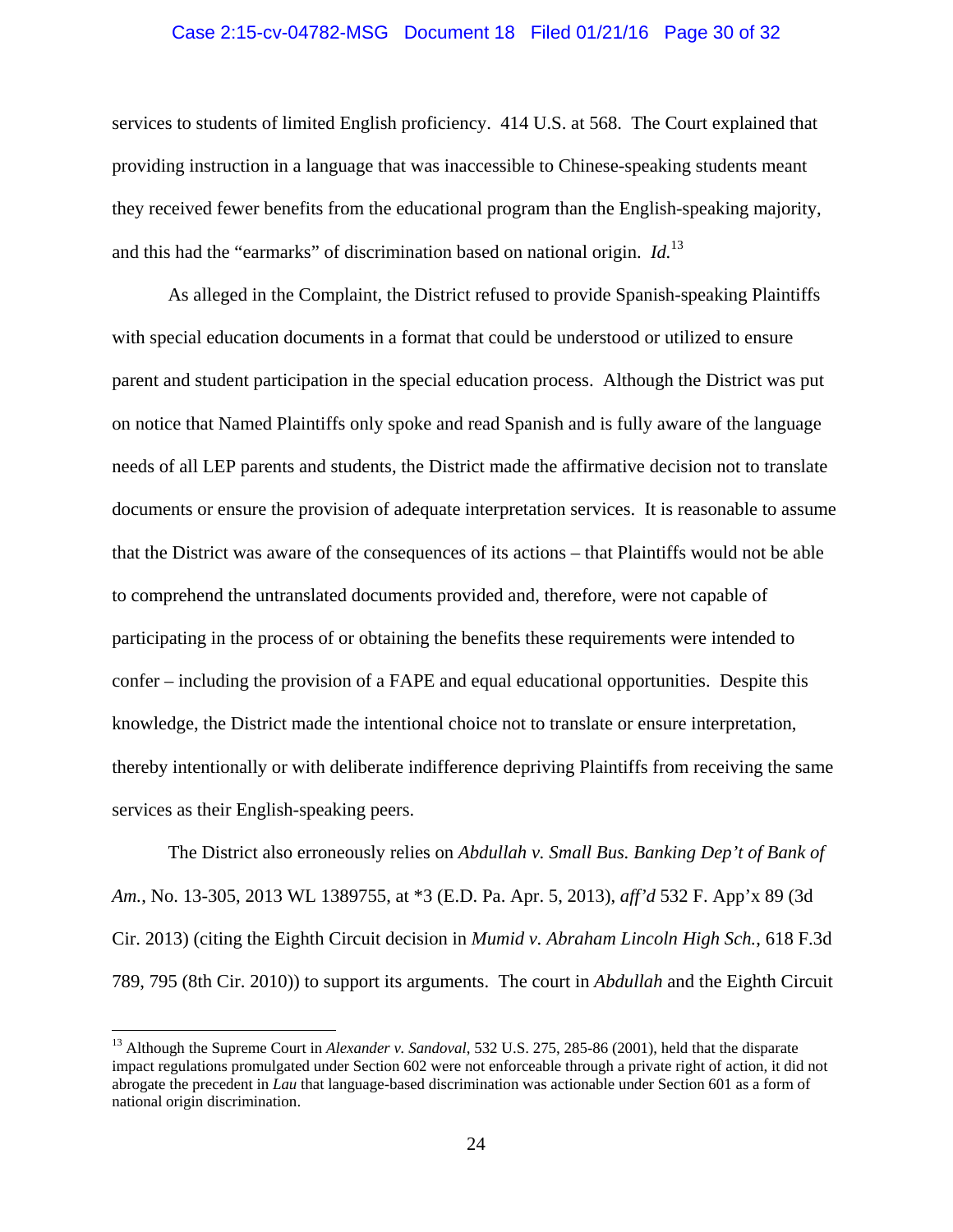#### Case 2:15-cv-04782-MSG Document 18 Filed 01/21/16 Page 31 of 32

decision it cites do not address the Supreme Court's controlling authority in *Lau*. *See, e.g.*,

*United States v. Maricopa Cnty.*, 915 F. Supp. 2d 1073 (D. Ariz. 2012) ("In light of the factual differences and the absence of any discussion of the Supreme Court's decision in *Lau*, the Court finds *Mumid* and *Franklin* distinguishable."). Further, *Abdullah* involved a *pro se* plaintiff who claimed he was denied a small business loan based on his race but who failed to identify his race or ethnicity or plead any plausible facts that suggested the defendant was aware of his race or ethnicity. 2013 WL 1389755, at \*1-2.

#### **CONCLUSION**

For the foregoing reasons, Plaintiffs respectfully request that this Court deny Defendant's Motion to Dismiss in its entirety.

Dated: January 21, 2016 Respectfully submitted,

Michael Churchill (I.D. No. 04661) Dan Urevick-Ackelsberg (I.D. No. 307758) PUBLIC INTEREST LAW CENTER OF PHILADELPHIA 1709 Benjamin Franklin Parkway Second Floor Philadelphia, PA 19103 Telephone: (215) 627-7100 Facsimile: (215) 627-3183 mchurchill@pilcop.org dackelsberg@pilcop.org

Maura McInerney (I.D. No. 71468) EDUCATION LAW CENTER 1315 Walnut Street, 4th Floor Philadelphia, PA 19107 Telephone: 215-238-6970 mmcinerney@elc-pa.org

 s/ Paul H. Saint-Antoine Paul H. Saint-Antoine (I.D. No. 56224) Chanda A. Miller (I.D. No. 206491) Ginene A. Lewis (I.D. No. 314467) Lucas B. Michelen (I.D. No. 318585) DRINKER BIDDLE & REATH LLP One Logan Square, Suite 2000 Philadelphia, PA 19103-6996 Telephone: (215) 988-2700 Facsimile: (215) 988-2757 paul.saint-antoine@dbr.com chanda.miller@dbr.com ginene.lewis@dbr.com lucas.michelen@dbr.com

*Attorneys for Plaintiffs*